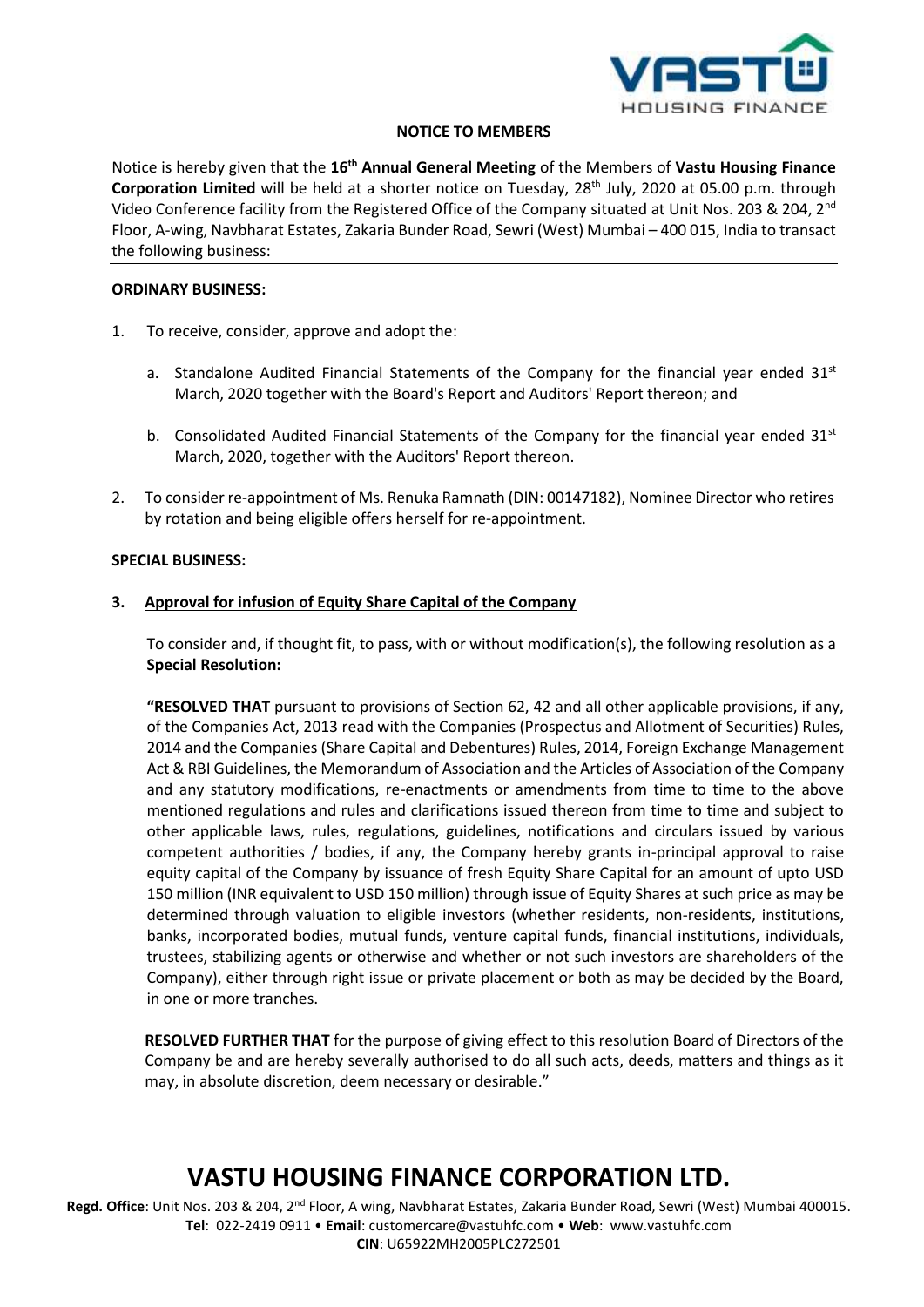

## **4. Approval for the appointment of Mr. Rajasekhara Reddy (DIN: 02339668) as an Independent Director for a term of five consecutive years**

To consider and, if thought fit, to pass, with or without modification(s), the following resolution as an **Ordinary Resolution:**

"**RESOLVED THAT** pursuant to the provisions of Sections 149, 152, 160 and other applicable provisions, if any, of the Companies Act, 2013 read with Schedule IV to the Act (including any statutory modification(s) or re-enactment(s) thereof, for the time being in force) and the Companies (Appointment and Qualification of Directors) Rules, 2014, as amended from time to time, and pursuant to the recommendation of the Nomination & Remuneration Committee and the Board of Directors, Mr. Rajasekhara Reddy (DIN: 02339668), who was appointed as an Additional Director of the Company in independent capacity with effect from 29<sup>th</sup> April, 2020 by the Board of Directors of the Company and who has submitted a declaration that he meets the criteria for independence as provided under Section 149(6) of the Companies Act, 2013 and Rule 6(3) of the, Companies (Appointment and Qualification of Directors) Rules, 2014, be and is hereby appointed as an Independent Director of the Company, not liable to retire by rotation, for a first term of five consecutive years upto 28<sup>th</sup> April, 2025 at such remuneration/sitting fees as may be decided by the Board of Directors in consultation with Mr. Reddy.

"**RESOLVED FURTHER THAT** the Board of Directors of the Company (including its committee thereof) and/or Company Secretary of the Company, be and are hereby authorized to do all such acts, deeds, matters and things as may be considered necessary, desirable or expedient to give effect to this resolution."

### **5. Approval for an increase in remuneration of Mr. Sandeep Menon (DIN: 02032154), Managing Director**

To consider and if thought fit, to pass, with or without modifications, the following resolution, as a **Special Resolution**:

**"RESOLVED THAT** pursuant to the recommendation of Nomination and Remuneration Committee and the Board at their respective meetings held on 23<sup>rd</sup> July, 2020 and pursuant to the provisions of Sections 197 and 198 of the Companies Act, 2013 (including any statutory modification(s) or reenactment thereof, for the time being in force) read with the Companies (Appointment and Remuneration of Managerial Personnel) Rules, 2014, Schedule V to the Companies Act, 2013 and subject to the provisions of the Articles of Association of the Company, approval of the members be and is hereby accorded for revision in remuneration of Mr. Sandeep Menon (DIN: 02032154), Managing Director, from the existing INR 1,87,25,000/- (Indian Rupees One Crore Eighty Seven Lakhs Twenty Five Thousand only) to INR 2,02,23,000/- (Indian Rupees Two Crores Two Lakhs Twenty Three Thousand only) for the financial year 2020-21, inclusive of any remuneration payable directly or otherwise or by way of salary and perquisites, with liberty to the Board and/or the Nomination and Remuneration Committee to alter and vary the terms and conditions of the said appointment in such manner as may be agreed to by and between the Board or Nomination and Remuneration Committee and Mr. Sandeep Menon.

**RESOLVED FURTHER THAT** component wise breakup of abovementioned remuneration shall be as may be decided by Nomination and Remuneration Committee.

## **VASTU HOUSING FINANCE CORPORATION LTD.**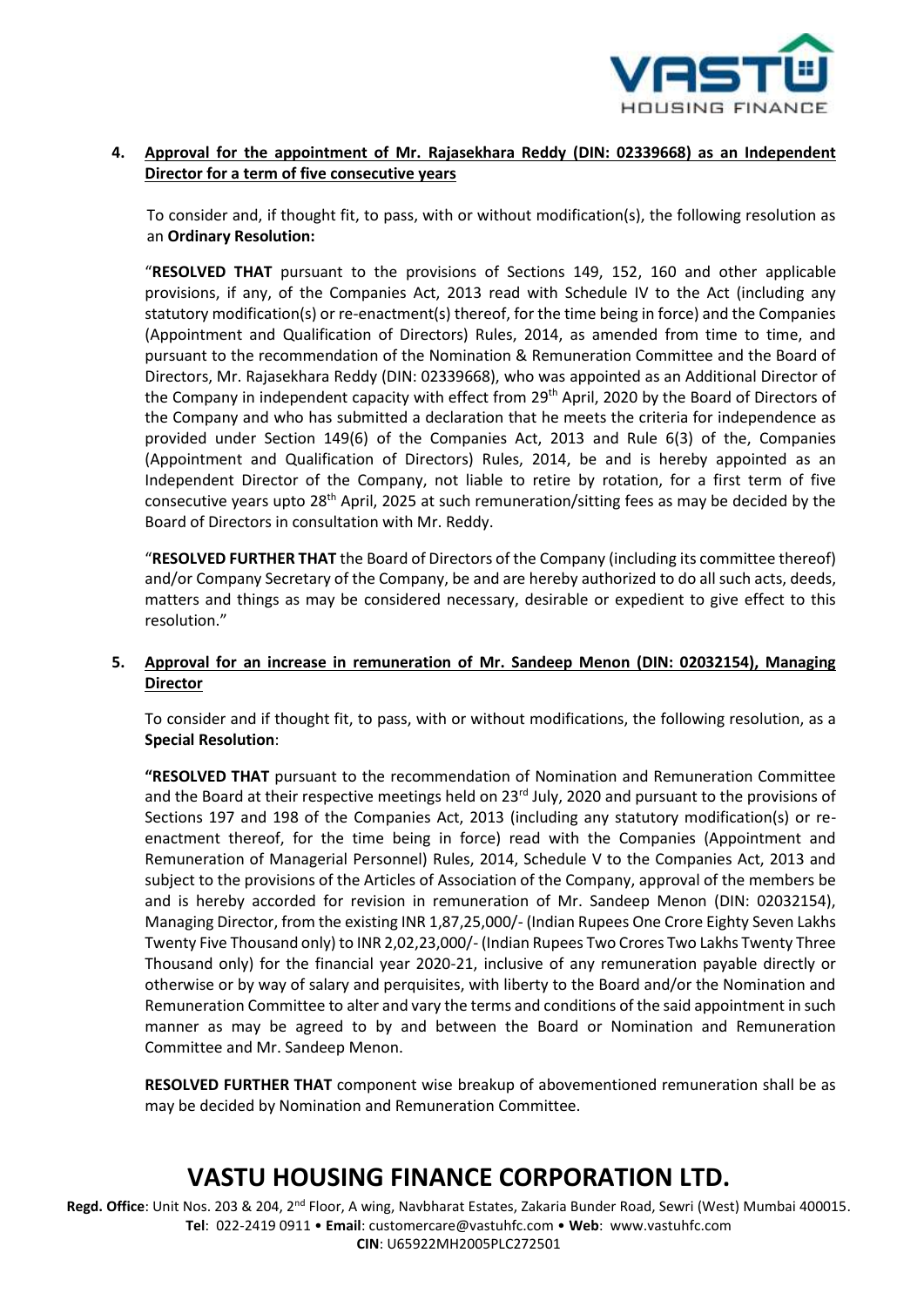

**RESOLVED FURTHER THAT** based on the recommendation of the Nomination and Remuneration Committee and the Board of Directors, One-time performance incentive of INR 1,87,25,000/- (Indian Rupees One Crore Eighty-Seven Lakhs Twenty-Five Thousand Only) be paid to Mr. Sandeep Menon, Managing Director for the Financial Year 2019-20.

**RESOLVED FURTHER THAT** in the event of no profits or inadequacy of profits, in any financial year, during the currency of term of Mr. Sandeep Menon, the Company shall pay Mr. Sandeep Menon, the existing remuneration as minimum remuneration by way of salary, perquisites and/or allowance, performance-based rewards/ incentives exceeding the limit laid down in Schedule V to the Companies Act, 2013, as applicable to the Company or such other limits, subject to the prior approval of the members of the Company if and to the extent necessary.

**RESOLVED FURTHER THAT** Directors of the Company be and are hereby severally authorized to do and perform all such acts, deeds, matters and things, as may be considered necessary, desirable or expedient to give effect to this resolution."

## **6. Approval of Core Management Employees Stock Options Plan 2019 and grant of employee stock options to the key employees of the Company thereunder:**

To consider and if thought fit, to pass, with or without modifications, the following resolution, as a **Special Resolution**:

**"RESOLVED THAT** pursuant to the provisions of Section 62(1)(b) read with Rule 12 of the Companies (Share Capital and Debentures) Rules, 2014 and all other applicable provisions, if any, of the Companies Act, 2013, the Memorandum of Association and Articles of Association of the Company, as amended from time to time and subject to such other approvals permissions and sanctions as may be necessary and subject to such conditions and modifications as may be prescribed or imposed while granting such approvals, permissions and sanctions, as accepted by the Board of Directors of the Company (hereinafter referred to as the 'Board' which term shall be deemed to include any Committee, including Nomination and Remuneration Committee, which the Board has constituted to exercise its powers, including the powers conferred by this resolution), consent of the members of the Company, be and is hereby, accorded to the Core Management Employees Stock Options Plan 2019 (hereinafter referred to as the 'CMESOP 2019' and to create, offer and grant from time to time in accordance with the CMESOP 2019, such number of options, as approved and granted by the Board or the Nomination and Remuneration Committee, to Mr. Sandeep Menon, Managing Director and any other permanent employee or Director of the Company as may be designated by the Board in its sole discretion ("Key employees") (other than Promoters and Promoter Group of the Company, Independent Directors and Directors holding directly or indirectly more than 10% of the outstanding Equity Shares of the Company), whether whole-time or otherwise, whether working in India or out of India, as may be decided solely by the Board under the CMESOP 2019, exercisable into not more than 10,00,000 Options, each Option giving the right but not the obligation to the holder to subscribe for cash to one fully paid-up Equity Shares in the Company, of face value of INR 100/- each, directly by the Company and at such price or prices, in one or more tranches and on such terms and conditions, as may be determined by the Board or the Nomination and Remuneration Committee in accordance with the provisions of the CMESOP 2019 and in due compliance with the applicable laws and regulations in force.

**RESOLVED FURTHER THAT** the Nomination and Remuneration Committee or the Allotment Committee of the Board, be and is hereby severally authorised to allot additional 10,00,000 Equity Shares upon exercise of options by Employee or Directors from time to time in accordance with the CMESOP 2019 of the Company.

## **VASTU HOUSING FINANCE CORPORATION LTD.**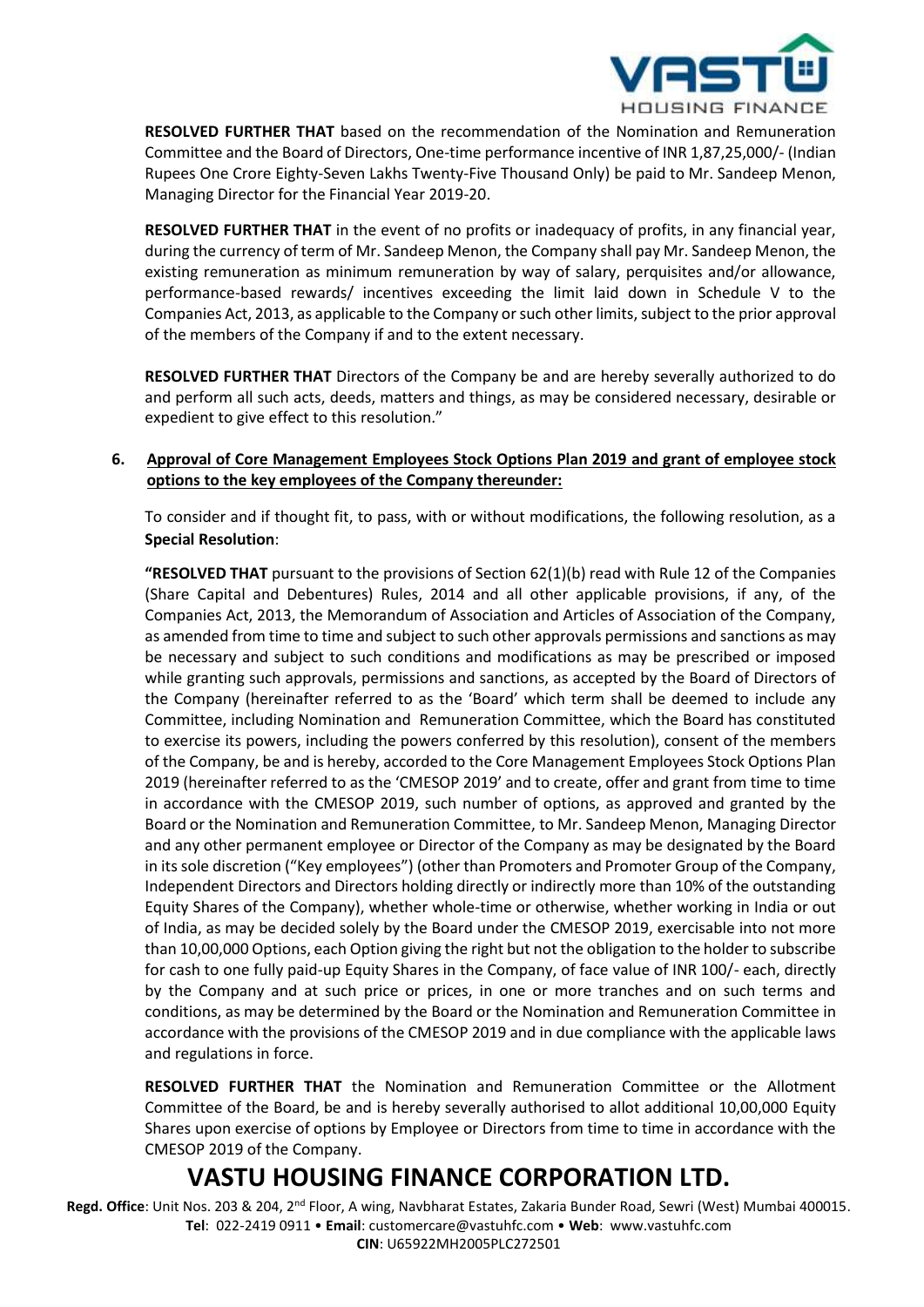

**RESOLVED FURTHER THAT** in case the Equity Shares of the Company are either subdivided or consolidated, then the number of shares to be allotted and the price payable by the options Grantees under the schemes shall automatically stand augmented or reduced, as the case may be, in the same proportion as the present face value of INR 100/- per Equity Share bears to the revised face value of the Equity Shares of the Company after such sub-division or consolidation, without affecting any other rights or obligations of the said allottees.

**RESOLVED FURTHER THAT** the Board or the Nomination and Remuneration Committee be and is hereby authorized at any time to modify, change, vary, alter, amend, suspend or terminate the CMESOP 2019 subject to the compliance with the applicable laws and regulations and to do all such acts, deeds, matters and things as may at its absolute discretion deems fit, for such purpose and to give such directions and or instructions as may be necessary or expedient to give effect to such modification, change, variation, alteration, amendment, suspension or termination of the CMESOP 2019 and do all other things incidental and ancillary thereof.

### **7. Approval for grant of options under the Employee Stock Option Plan 2018 to the employees of Vastu Finserve India Private Limited, wholly owned subsidiary**

To consider and, if thought fit, to pass, with or without modification(s), the following resolution as a **Special Resolution:**

"**RESOLVED THAT** pursuant to the provisions of Section 62(1)(b) read with the Companies (Share Capital and Debentures) Rules, 2014 and all other applicable provisions, if any, of the Companies Act, 2013, and Rules framed there under, the Memorandum of Association and Articles of Association of the Company, as amended from time to time and subject to such other approvals permissions and sanctions as may be necessary and subject to such conditions and modifications as may be prescribed or imposed while granting such approvals, permissions and sanctions, as accepted by the Board of Directors of the Company (hereinafter referred to as the 'Board' which term shall be deemed to include any Committee, including Nomination and Remuneration Committee, which the Board has constituted to exercise its powers, including the powers conferred by this resolution, the Company hereby accords its approval to extend the benefit of 'Employee Stock Option Plan 2018 - Scheme 1 ("ESOP 2018 – Scheme 1"), to such individual(s) who are in the permanent employment of the Vastu Finserve India Private Limited, a wholly owned subsidiary of the Company, whether working in India or out of India, on whole-time basis or not and to such other persons as may from time to time be allowed to enjoy the benefits of the ESOP 2018 – Scheme 1under applicable laws and regulations prevailing from time to time (hereinafter collectively referred to as 'Finserve Employees'), except those who are promoters or belong to the promoter group, at such price or prices, in one or more tranches and on such terms and conditions, as may be fixed or determined by the Board including the Nomination and Remuneration Committee in accordance with stipulations contained in the ESOP 2018 – Scheme 1;

**RESOLVED FURTHER THAT** consent of the members of the Company be and is hereby accorded to the Board (including the Nomination and Remuneration Committee) to create, offer, issue and allot stock options not exceeding 18,500 (within overall ceiling mentioned in the ESOP 2018 – Scheme 1), into equivalent equity shares to the eligible employees as determined by the Nomination and Remuneration Committee or the Board in its sole and exclusive discretion;

**RESOLVED FURTHER THAT** the new equity Shares to be issued and allotted by the Company in the manner aforesaid shall rank *pari passu* in all respects with the existing Equity Shares of the Company; unless otherwise decided by the Board;

## **VASTU HOUSING FINANCE CORPORATION LTD.**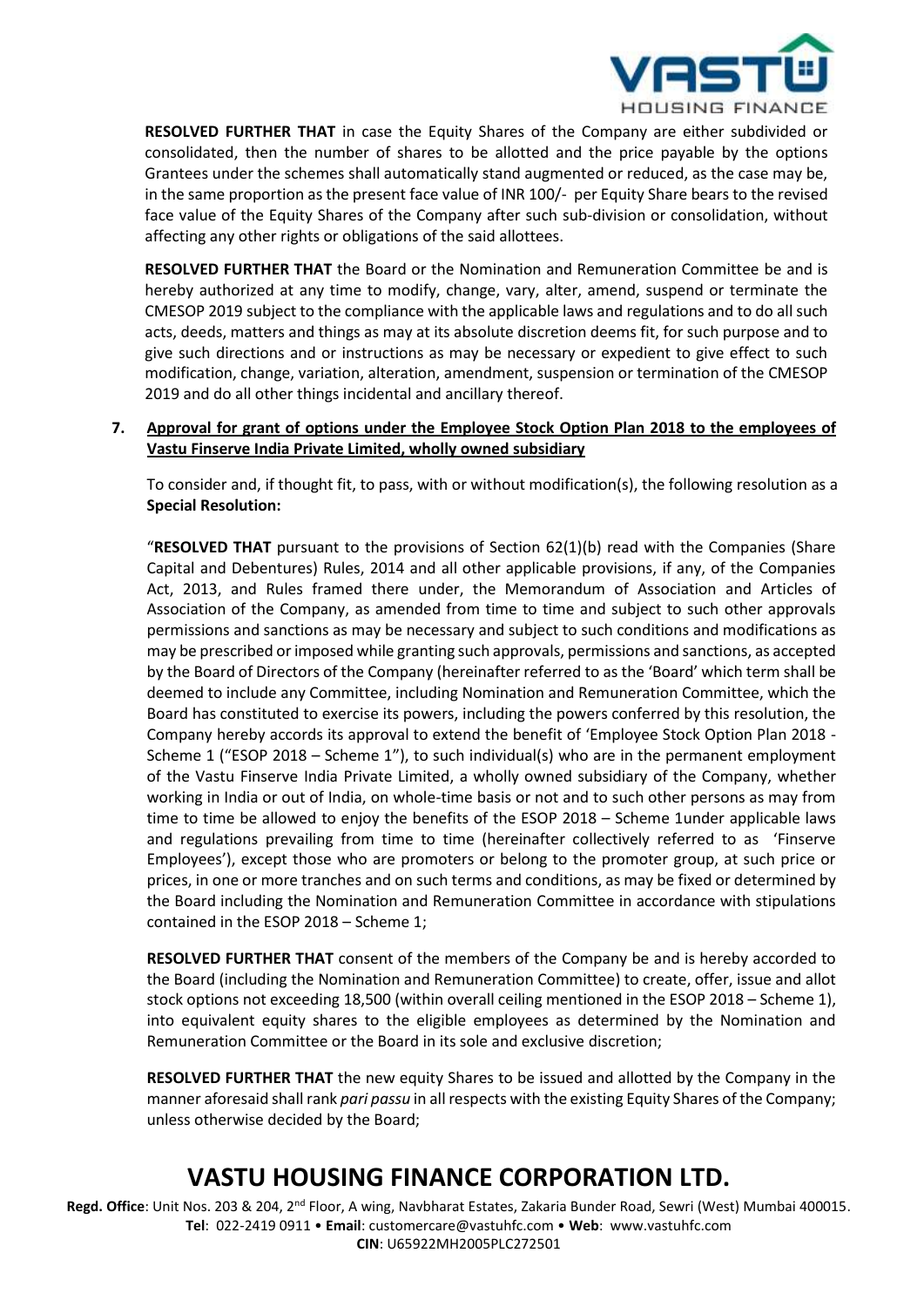

**RESOLVED FURTHER THAT** the Board and the Nomination and Remuneration Committee be and is hereby severally authorized to make modifications in the ESOP 2018 – Scheme 1 including in any ancillary documents thereto, as it may deem fit, from time to time in its absolute discretion in conformity with the provisions of the Companies Act, 2013, the Memorandum of Association and Articles of Association of the Company and any other applicable laws;

**RESOLVED FURTHER THAT** in case of any corporate action(s) such as rights issue, bonus issue, split or consolidation of shares etc; of the Company, the number of above-mentioned Options shall be appropriately adjusted;

**RESOLVED FURTHER THAT** for the purpose of giving effect to any creation, offer, allotment or listing of shares, the Board and Nomination and Remuneration Committee be and are hereby severally authorized, on behalf of the Company, to do all such acts, deeds, matters and things as it may in its absolute discretion deem fit, necessary or desirable for such purpose and with power to sign any documents, deeds, settle any issues, questions, difficulties or doubts that may arise in this regard;

**RESOLVED FURTHER THAT** the Board be and is hereby authorized to delegate all or any powers conferred herein, to Nomination and Remuneration Committee of the Board, with power to further delegate to any executives / officers of the Company to do all such acts, deeds, matters and things as also to execute such documents, writings, etc., as may be necessary in this regard.

**RESOLVED FURTHER THAT** that all members of the Nomination and Remuneration Committee of the Company be and are hereby severally authorised to issue grant letter/s and do all such acts, deeds and things for and on behalf of the Company as may be necessary for granting stock options to the eligible employees as may be determined by the Nomination and Remuneration Committee of the Board of Directors of the Company from time to time."

#### **8. Approval for Private Placement of Non-convertible Debentures and/or other Debt securities**

To consider and, if thought fit, to pass, with or without modification(s), the following resolution as a **Special Resolution:**

**"RESOLVED THAT** pursuant to the provisions of Sections 42, 71 and all other applicable provisions, if any, of the Companies Act, 2013 read with Rule 14 of the Companies (Prospectus and Allotment of Securities) Rules, 2014, the Securities and Exchange Board of India (Issue and Listing of Debt Securities) Regulations, 2008, the Securities and Exchange Board of India (Listing Obligations and Disclosure Requirements) Regulations, 2015 and other applicable regulations and guidelines, Foreign Exchange Management Act & Reserve Bank of India Guidelines, the Memorandum of Association and the Articles of Association of the Company and any statutory modifications, re-enactments or amendments from time to time to the above mentioned regulations and rules and clarifications issued thereon from time to time and subject to other applicable laws, rules, regulations, guidelines, notifications and circulars issued by various competent authorities / bodies, whether in India or abroad, the consent of the Company be and is hereby accorded to the Board of Directors (hereinafter referred to as "Board", which term shall include any Committee thereof which the Board may have constituted to exercise its powers including the powers conferred by this Resolution) of the Company, to raise funds through Private Placement of Unsecured / Secured Non-Convertible Debentures / Bonds ("Debt Instruments") for an amount not exceeding INR 25,00,00,00,000/- (Indian Rupees Two Thousand Five Hundred Crores only) to eligible investors (whether residents, non-residents, institutions, banks, incorporated bodies, mutual funds, venture capital funds, financial institutions, individuals, trustees, stabilizing agents or otherwise and whether or not such investors are members of the Company), either in Indian Rupees or an equivalent amount in any foreign currency, in one or

# **VASTU HOUSING FINANCE CORPORATION LTD.**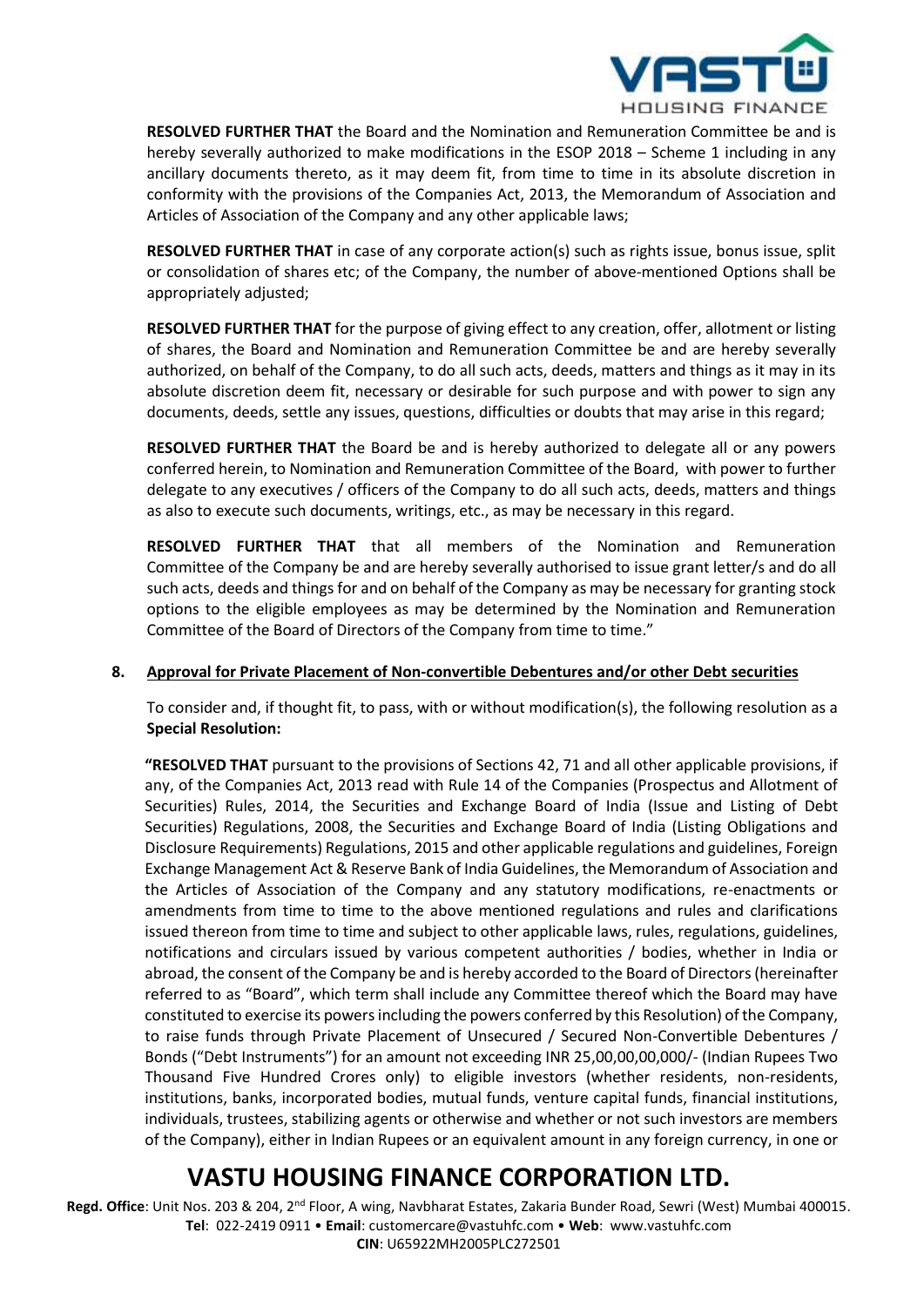

more tranches during the period of one year from the date of passing resolution in this Annual General Meeting at such price and on such terms and conditions as the Board may from time to time determine proper and beneficial and as may be mutually agreed between the Board and the Investors.

**RESOLVED FURTHER THAT** for the purpose of giving effect to any offer, invitation, issue or allotment through private placement of Debt Instruments, the Board and/or the Borrowing and Investment Committee of the Board; be and is hereby authorised on behalf of the Company to do all such acts, deeds, matters and things as it may, in absolute discretion, deem necessary or desirable for such purpose, including without limitation, the determination of the terms thereof, finalizing the form / placement documents / offer letter, timing of the issue(s), including the class of investors to whom the Debt Instruments are to be allotted, number of Debt Instruments to be allotted in each tranche, issue price, redemption, rate of interest, redemption period, allotment of Debt Instruments, appointment of lead managers, arrangers, debenture trustees and other agencies, entering into arrangements for managing the issue, issue placement documents and to sign all deeds, documents and writings and to pay any fees, remuneration, expenses relating thereto and for other related matters and with power on behalf of the Company to settle all questions, difficulties or doubts that may arise in regard to such offer(s) or issue(s) or allotment(s) as it may, in its absolute discretion, deem fit.

**RESOLVED FURTHER THAT** the Board be and is hereby authorised to further delegate all or any of the powers in aforesaid matters to the officials of the Company, in such manners as the Board may in its absolute discretion deem fit."

### **9. Authority to make Investments under Section 186 of the Companies Act, 2013**

To consider and, if thought fit, to pass, with or without modification(s), the following resolution as a **Special Resolution:**

**"RESOLVED THAT** in supersession of the resolution passed by the members of the Annual general meeting held on  $0.9<sup>th</sup>$  August, 2019 (not affecting the validity of the decisions already taken) and pursuant to the provisions of Section 186 of the Companies Act, 2013, and other applicable provisions, if any, of the Companies Act, 2013 and the rules made thereunder (including any amendment(s) thereto or re-enactment(s) thereof for the time being in force) and the Memorandum of Association of the Company; the approval of the members of the Company be and is hereby accorded to the Board of Directors of the Company for making investment(s) by way of subscription, purchase or otherwise, securities of Vastu Finserve India Private Limited, a wholly owned subsidiary or of any other body corporate; from time to time in one or more tranches, upto an aggregate amount not exceeding INR 5,00,00,00,000/- (Indian Rupees Five Hundred Crores only) outstanding at any time notwithstanding that the aggregate of such investments so far made or to be made are within the limits prescribed under Section 186 of the Companies Act, 2013.

**RESOLVED FURTHER THAT** in case of divestment of the investment, the Board of Directors of the Company be and are hereby authorized to sign the necessary applications, papers, forms, documents etc. for effective implementation of the decision of divestment taken by the Company from time to time.

**RESOLVED FURTHER THAT** for the purpose of giving effect to the above, Directors of the Company be and are hereby severally authorised to take such steps as may be necessary for obtaining approvals, statutory or otherwise, in relation to the above and to settle all matters arising out of and incidental thereto and to sign and to execute deeds, applications, documents and writings that may

# **VASTU HOUSING FINANCE CORPORATION LTD.**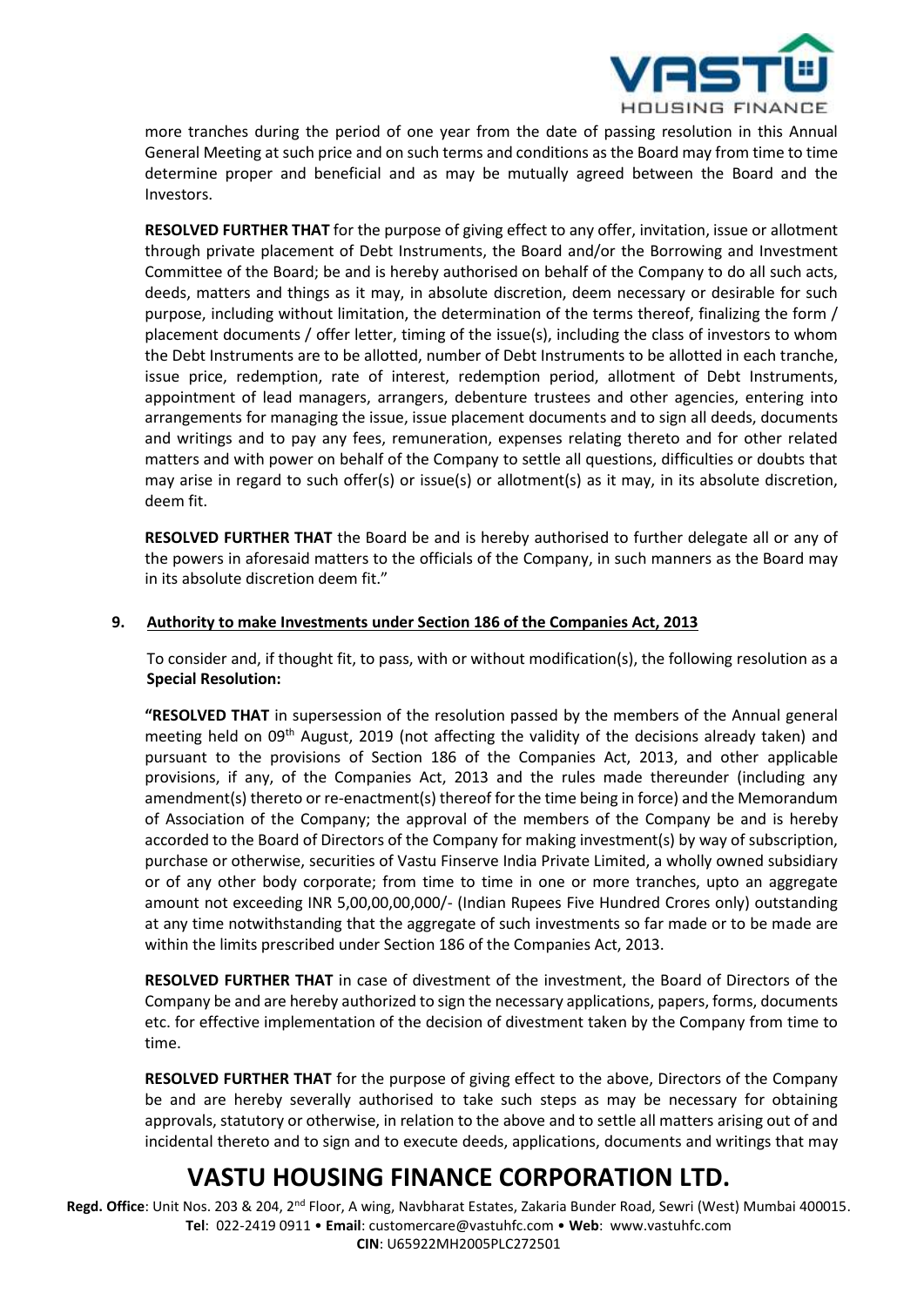

be required, on behalf of the Company and generally to do all such acts, deeds, matters and things as may be necessary, proper, expedient or incidental for giving effect to this resolution."

## **By Order of the Board**  *for* **Vastu Housing Finance Corporation Limited**

**Sd/- Sandeep Menon Managing Director DIN: 02032154**

Date: July 25, 2020 Place: Mumbai

## **VASTU HOUSING FINANCE CORPORATION LTD.**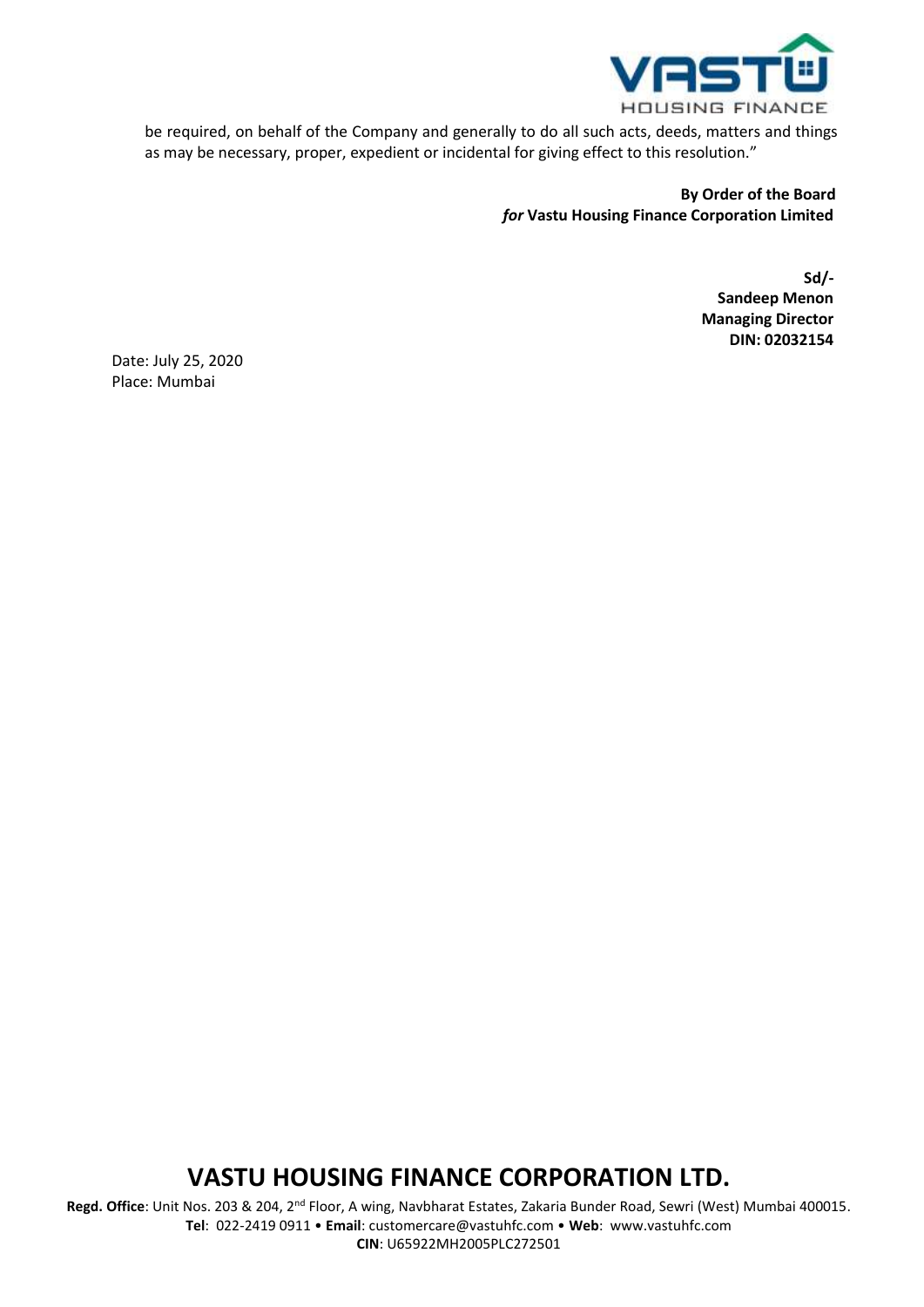

### **NOTES**

- 1. In view of the massive outbreak of the COVID-19 pandemic, social distancing is to be a pre-requisite and pursuant to the Circular no. 20/2020 dated 5<sup>th</sup> May, 2020, issued by the Ministry of Corporate Affairs (MCA), physical attendance of the members to the AGM venue is not required and hence, members have to attend and participate in the ensuing AGM through Video Conferencing(VC).
- 2. Pursuant to the framework provided in Circular no. 14/2020 dated 8<sup>th</sup> April, 2020 and Circular no. 17/2020 dated  $13<sup>th</sup>$  April, 2020, issued by the MCA, as the meeting will be conducted through VC and accordingly, the facility to appoint proxy to attend and cast vote for the members is not available for this AGM. However, the corporates members are entitled to appoint authorised representatives to attend the AGM through VC and participate thereat and cast their vote by show of hands.
- 3. Those shareholders whose email ids are not registered, are requested to register their email id with the company at cs@vastuhfc.com, by providing their name, address, email id.
- 4. Members, Directors, auditors and other invitees may attend the AGM, by following the invitation link which would be sent to their registered email IDs before the AGM.
- 5. In case of joint holding, the credentials of the first named holder shall be accepted.
- 6. The attendance of the members attending the AGM through VC will be counted for the purpose of reckoning the quorum under Section 103 of the Companies Act, 2013.
- 7. Corporate members intending to appoint their authorized representatives to attend the Meeting are requested to submit to the Company a certified copy of the Board Resolution authorizing their representatives to attend and vote on their behalf at the AGM.
- 8. The members can join the AGM in the VC mode 15 minutes before and after the scheduled time of the commencement of the meeting. In case of any technical assistance required for attending the AGM through the aforesaid mode, members may contact Mr. Pranav Navada (Contact No: 9082856293) before or during the AGM.
- 9. Members will be able to locate Meeting ID and JOIN MEETING tab. by Clicking on JOIN MEETING, they will be redirected to Meeting Room via browser or by running Temporary Application.
- 10. The Members will be allowed to pose questions during the course of the Meeting. The queries can also be given in advance at cs@vastuhfc.com
- 11. An Explanatory Statement pursuant to Section 102 of the Companies Act, 2013 in respect of items of special business is annexed hereto and forms part of this notice.
- 12. Brief profile of Directors seeking appointment/ re-appointment at this Annual General Meeting, as required under the Secretarial Standards-2 on General Meetings, is annexed herewith and forms part of this notice.
- 13. All the documents referred to the in Notice and Explanatory Statement are open for inspection of the members at the registered office of the Company on all working days during business hours and will also be available at the request by a member of the Company.

# **VASTU HOUSING FINANCE CORPORATION LTD.**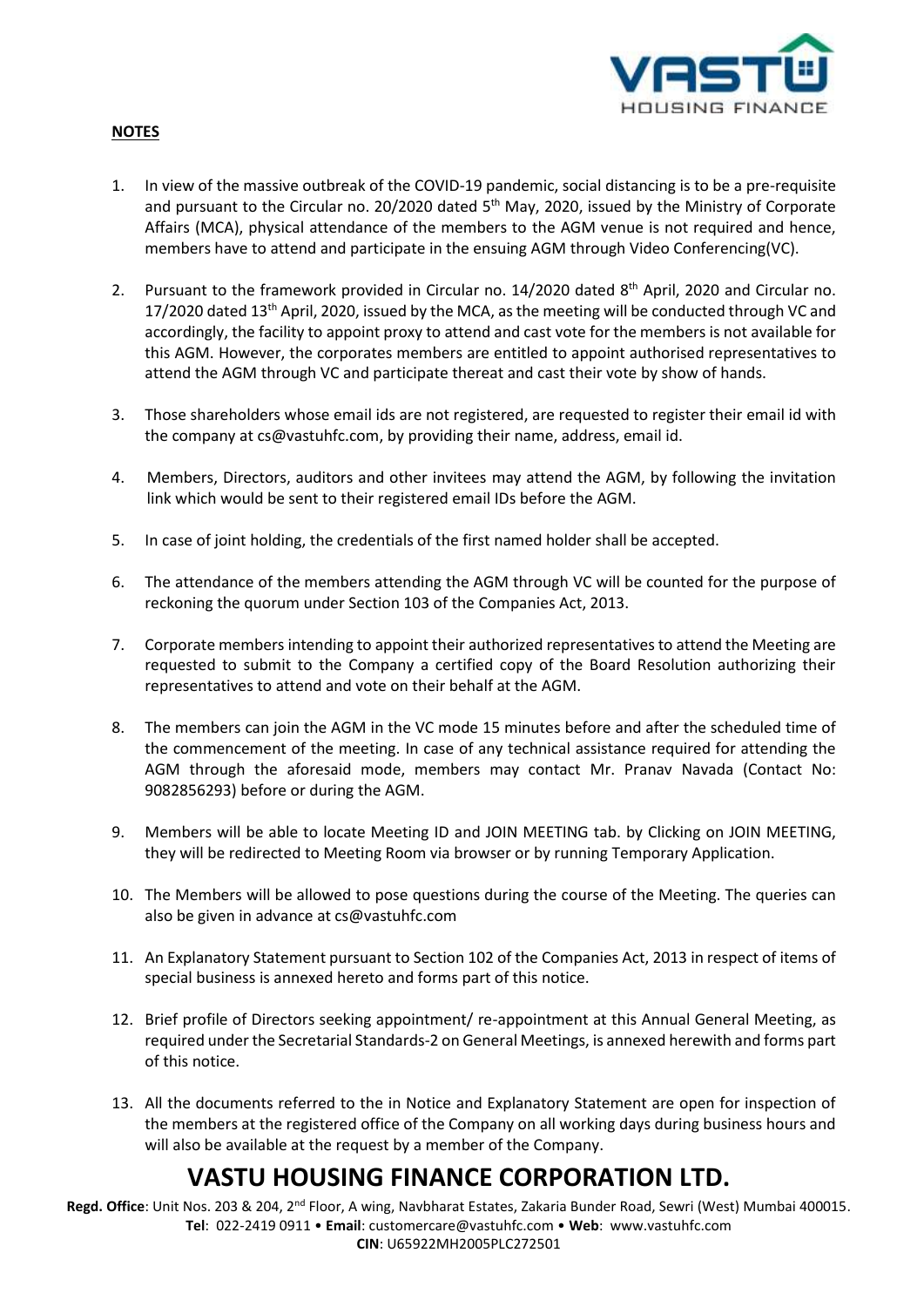

- 14. Register of Directors and Key Managerial Personnel and their Shareholding maintained under Section 170 of the Companies Act, 2013 as well as the Register of Contracts or Arrangements in which Directors are interested maintained under Section 189 of the Companies Act, 2013 will be made available for inspection at the request of the member(s).
- 15. In line with the MCA Circular No. 17/2020 dated 13th April, 2020, the Notice calling the AGM has been uploaded on the website of the Company at [www.vastuhfc.com.](http://www.vastuhfc.com/)
- 16. AGM has been convened through VC in compliance with applicable provisions of the Companies Act, 2013 read with MCA Circular no. 14/2020 dated 08<sup>th</sup> April, 2020, Circular no. 17/2020 dated 13<sup>th</sup> April, 2020 and Circular no. 20/2020 dated 5<sup>th</sup> May, 2020 and there is no requirement of providing an attendance slip and route map of the venue of the AGM as part of the Notice.
- 17. Members are encouraged to join the Meeting through Laptops for better experience.
- 18. In case of Android/IPhone connection, participants will be required to download and Install the appropriate application as given in the mail to them. Application may be downloaded from Google Play Store/ App Store.
- 19. Further, members will be required to allow Camera and use Internet audio settings as and when asked while setting up the meeting on Mobile App.
- 20. Please note that participants connecting from Mobile Devices or Tablets or through Laptop connecting via Mobile Hotspot may experience Audio/Video loss due to Fluctuation in their respective network. It is therefore recommended to use Stable Wi-Fi or LAN Connection to mitigate any kind of aforesaid glitches.
- 21. In case a member has any queries, he/she may contact at **cs@vastuhfc.com.**

**By Order of the Board**  *for* **Vastu Housing Finance Corporation Limited**

| $Sd$ /-                  |  |  |  |
|--------------------------|--|--|--|
| <b>Sandeep Menon</b>     |  |  |  |
| <b>Managing Director</b> |  |  |  |
| DIN: 02032154            |  |  |  |

**Date:** July 25, 2020 **Place:** Mumbai

## **VASTU HOUSING FINANCE CORPORATION LTD.**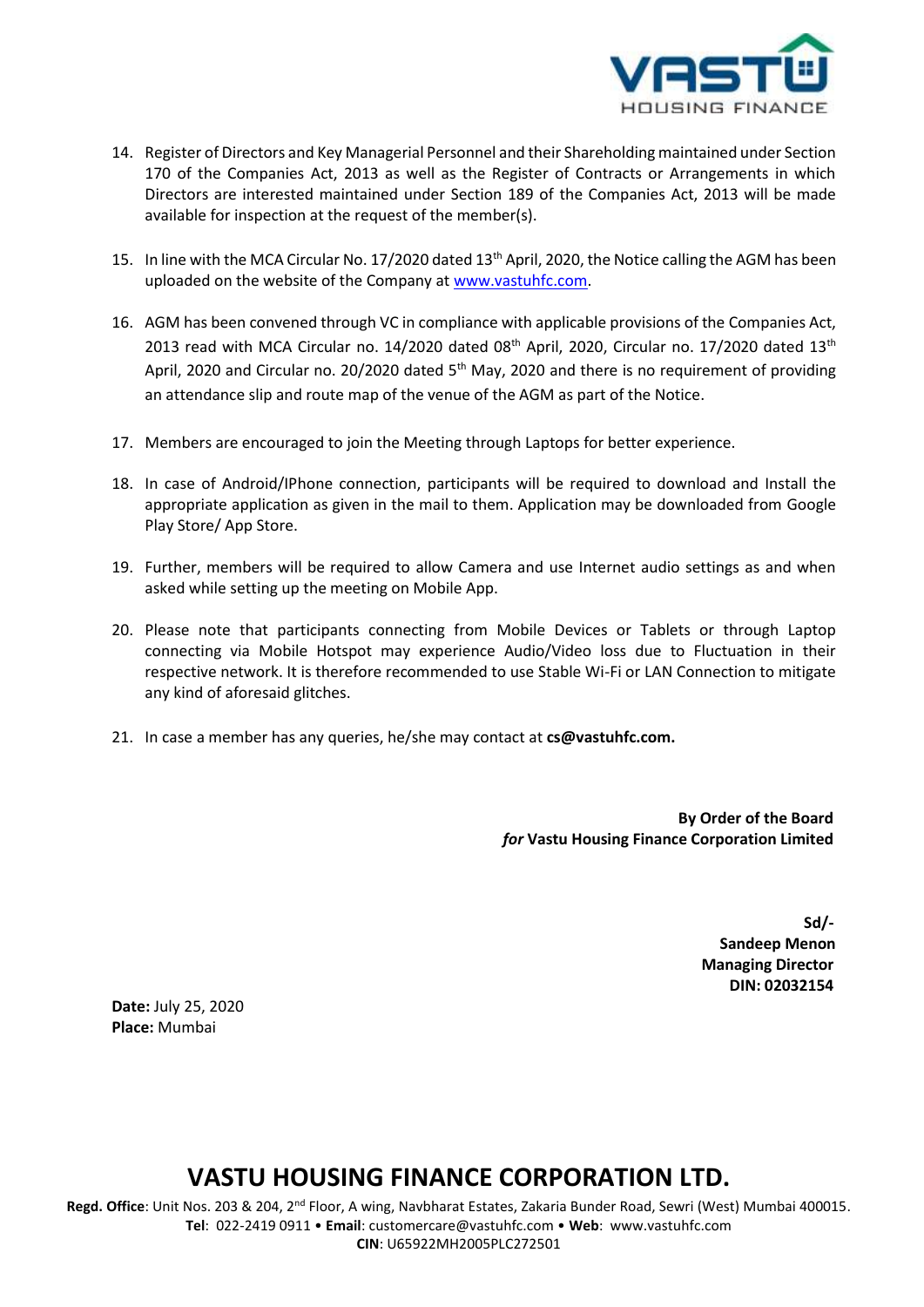

## **EXPLANATORY STATEMENT UNDER SECTION 102 OF THE COMPANIES ACT, 2013 IN RESPECT OF ITEMS OF SPECIAL BUSINESS**

#### **Item No. 3 – Approval for infusion in Equity Share Capital of the Company**

The Members are requested to note that at the Board at their meeting held on  $23^{\text{rd}}$  July, 2020, granted in-principal approval for raising further capital up to USD 150 million through the issue of equity shares for cash, in one or more tranches to eligible investors as may be decided by the Board from time to time as per the provisions of the Companies Act, 2013.

The resolution contained in Item no. 3 of the accompanying notice, accordingly, seeks members' approval by way of a Special Resolution for raising funds through infusion in Equity Share Capital of the Company in one or more tranches during a period of one year as aforesaid and authorizing the Board of Directors (or any duly constituted committee of the Board or such other authority as may be approved by the Board) of the Company to complete all the formalities in connection with the issue and allotment of Equity Shares.

None of the Directors, Key Managerial Personnel of Company or their relatives are, concerned or interested (financial or otherwise) in the said resolution. The Board recommends the resolution as set out in Item No. 3 of the accompanying notice for the approval of the members of the Company as a Special Resolution.

## **Item No. 4 - Approval for the appointment of Mr. Rajasekhara Reddy (DIN: 02339668) as an Independent Director for a term of five years**

\_\_\_\_\_\_\_\_\_\_\_\_\_\_\_\_\_\_\_\_\_\_\_\_\_\_\_\_\_\_\_\_\_\_\_\_\_\_\_\_\_\_\_\_\_\_\_\_\_\_\_\_\_\_\_\_\_\_\_\_\_\_\_\_\_\_\_\_\_\_\_\_\_\_\_\_\_\_\_\_\_\_\_\_\_

In terms of provisions of Sections 149, 152 and 160 of the Companies Act, 2013 read with Rule 4 of the Companies (Appointment and Qualification of Directors) Rules, 2014, Mr. Rajasekhara Reddy (DIN: 02339668) who was appointed as an Additional Director in the capacity of an Independent Director by the Board of Directors at their meeting held on  $29<sup>th</sup>$  April 2020, is proposed to be appointed as an Independent Director of the Company with the approval of members. The Company has received a notice in writing under the provisions of Section 160 of the Companies Act, 2013, from Mr. Sandeep Menon, a member of the Company, proposing the candidature of Mr. Rajasekhara Reddy for the office of Independent Director of the Company.

The Nomination and Remuneration Committee and the Board, at their respective Meetings held on 29<sup>th</sup> April, 2020, have recommended the appointment of Mr. Rajasekhara Reddy (DIN: 02339668) as an Independent Director for the first term of five consecutive years.

The Company has received from Mr. Rajasekhara Reddy, his consent to act as Director of the Company along with a declaration to the effect that he meets the criteria of independence as provided in Section 149 of the Companies Act, 2013 and an intimation to the effect that he is not disqualified from being appointed as a Director in terms of Section 164(2) of the Companies Act, 2013.

A brief profile of Mr. Rajasekhara Reddy including the nature of his expertise, the names of companies in which he holds directorships along with the details of membership/chairmanship on the various committees of the Board of other companies, shareholding in the Company and relationship between the Directors inter-se is annexed to this notice. His office as an Independent Director of the Company would not be liable to retire by rotation in terms of Section 152 of the Companies Act, 2013.

## **VASTU HOUSING FINANCE CORPORATION LTD.**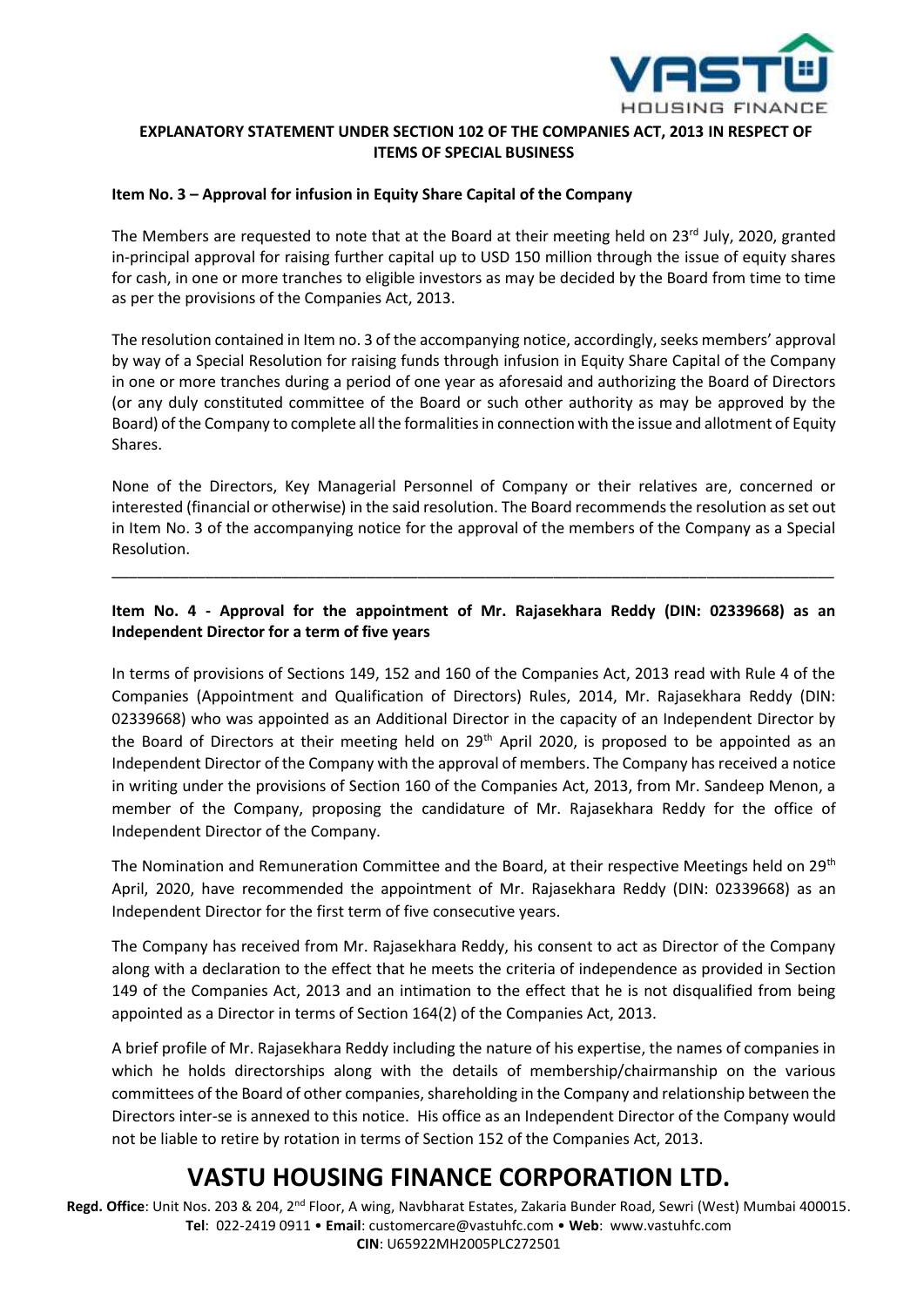

For the appointment of Mr. Rajasekhara Reddy as an Independent Director, Ordinary Resolution is required to be passed by the members.

Except Mr. Rajasekhara Reddy and his relatives, none of the Directors, Key Managerial Personnel of Company or their relatives are, concerned or interested (financial or otherwise) in the said resolution.

The Board recommends approval for the appointment of Mr. Rajasekhara Reddy as an Independent Director and passing of the Ordinary Resolution as set out at Item No. 4.

\_\_\_\_\_\_\_\_\_\_\_\_\_\_\_\_\_\_\_\_\_\_\_\_\_\_\_\_\_\_\_\_\_\_\_\_\_\_\_\_\_\_\_\_\_\_\_\_\_\_\_\_\_\_\_\_\_\_\_\_\_\_\_\_\_\_\_\_\_\_\_\_\_\_\_\_\_\_\_\_\_\_\_\_\_

## **Item No. 5 - Approval for an increase in remuneration of Mr. Sandeep Menon (DIN: 02032154), Managing Director**

The members of the Company at their Annual General Meeting held on 09<sup>th</sup> August 2019 approved remuneration of Mr. Sandeep Menon (DIN: 02032154), Managing Director of INR 1,87,25,000/- (Indian Rupees One Crore Eighty-Seven Lakhs Twenty-Five Thousand only) for the Financial Year 2019-20. Based on the recommendation made by Board and Nomination and Remuneration Committee at their meetings held on 23<sup>rd</sup> July 2020, it is proposed to increase the remuneration to INR 2,02,23,000/- (Indian Rupees Two Crores Two Lakhs Twenty-Three Thousand only) for the Financial Year 2020-21. All other terms of appointment of Mr. Sandeep Menon as approved by the members at their meeting held on  $16<sup>th</sup>$  May, 2018 shall remain unchanged.

Mr. Sandeep Menon shall perform such duties as shall from time to time be entrusted to him by the Board of Directors, subject to superintendence, guidance and control of the Board. If the remuneration sought to be paid to Mr. Sandeep Menon exceeds at any time, limits prescribed under the Companies Act, 2013, it would be paid subject to the approval of the members by way of a Special Resolution and members to authorize the Directors of the Company and/or the Nomination and Remuneration Committee of the Company to revise the remuneration to be paid to Mr. Sandeep Menon, Managing Director during the currency of his tenure within limits envisaged under Schedule V to the Companies Act, 2013.

Except for Mr. Sandeep Menon and his relatives, none of the other Directors and Key Managerial Personnel of the Company or their relatives are concerned or interested, financial or otherwise, in the resolution set out in Item No 5.

The Board recommends the resolution as set out in Item No. 5 of the accompanying notice for the approval of the members of the Company as a Special Resolution.

\_\_\_\_\_\_\_\_\_\_\_\_\_\_\_\_\_\_\_\_\_\_\_\_\_\_\_\_\_\_\_\_\_\_\_\_\_\_\_\_\_\_\_\_\_\_\_\_\_\_\_\_\_\_\_\_\_\_\_\_\_\_\_\_\_\_\_\_\_\_\_\_\_\_\_\_\_\_\_\_\_\_\_\_\_

### **Item No. 6 - Approval of Core Management Employees Stock Options Plan 2019 and grant of employee stock options to the key employees of the Company thereunder:**

The Nomination and Remuneration Committee of the Board at its meeting held on 18<sup>th</sup> February 2020, approved and granted the 10,00,000 (Ten Lakhs) Employee Stock Options of the face value of INR 100/ each at a premium of INR 130/- each amounting to an exercise price of INR 230/- under the Core Management Employees Stock Option Plan 2019 ('CMESOP 2019') to Mr. Sandeep Menon subject to member's approval. Based on the recommendation made by the Nomination and Remuneration Committee, the Company intends to implement Core Management Employees Stock Option Plan 2019 ('CMESOP 2019') with a view to attract and retain key talents working with the Company by way of rewarding their performance and motivate them to contribute to the overall corporate growth and

## **VASTU HOUSING FINANCE CORPORATION LTD.**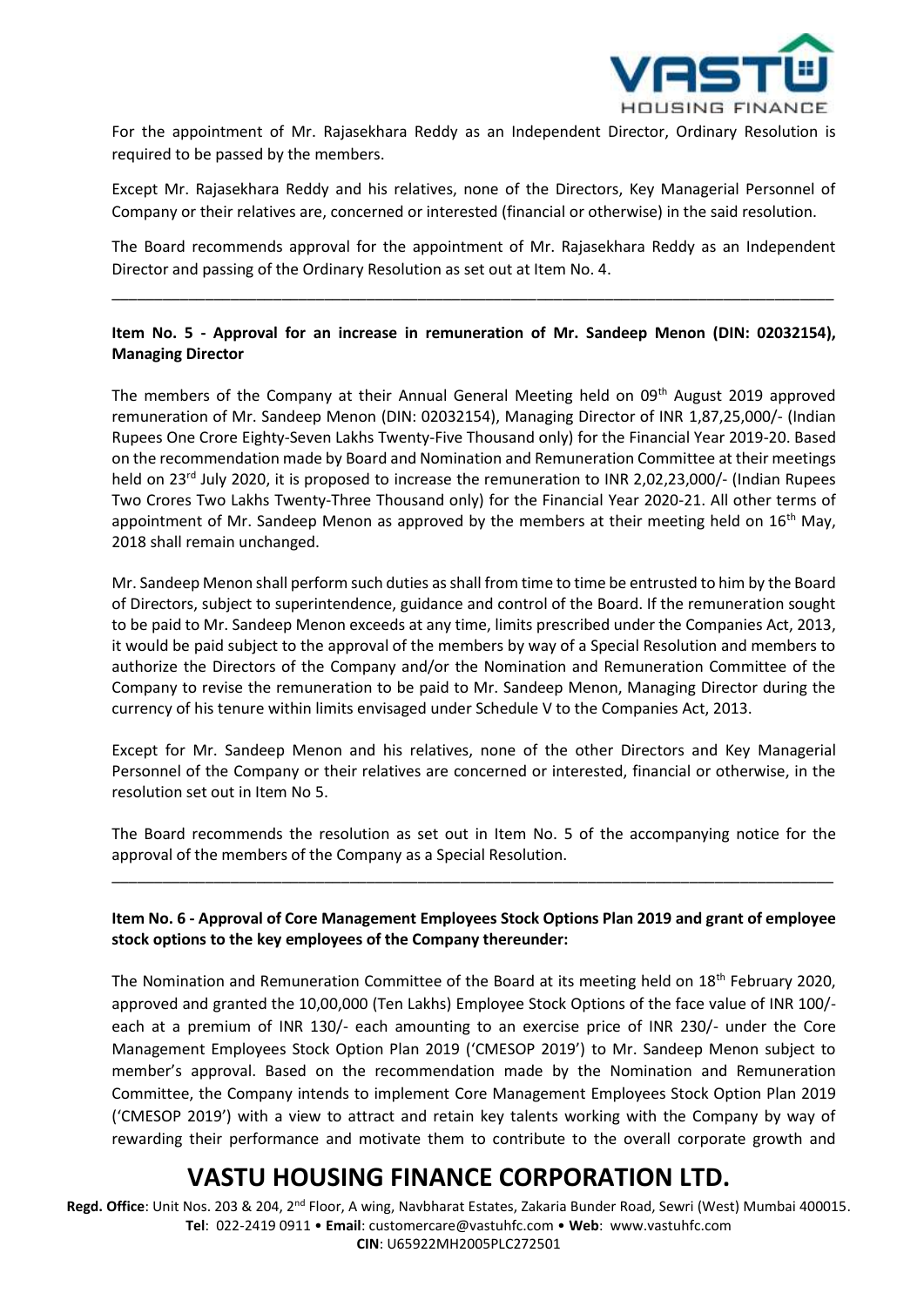

profitability. The Company seeks approval of the Shareholders in respect of CMESOP 2019 and for grant of Stock Options to Mr. Sandeep Menon, Managing Director and any other permanent employee or Director of the Company ("Key Employee"), as may be decided by the Nomination and Remuneration Committee ('Committee') from time to time in due compliance with the Companies, Act, 2013 (including rules framed thereunder) and other applicable laws and regulations.

The main features of CMESOP 2019 are as under:

## **1. Brief Description of the Scheme**: -

Vastu Housing Finance is setting up a Core Management Employees Stock Option Scheme 2019 for rewarding its key employees for their continuous hard work, dedication and support, which has led the Company on the growth path.

## **2. Total number of options to be granted:** -

10,00,000 (Ten Lakhs) Options would be available for grant to the eligible key employees of the Company in aggregate under CMESOP 2019, in one or more tranches exercisable into not exceeding 10,00,000 (Ten Lakhs) Equity Shares in aggregate in the Company of the face value of INR 100/- each at a premium of INR 130/- each amounting to an exercise price of INR 230/- each fully paid up.

## **3. Identification of classes of employees entitled to participate in CMESOP 2019: - Following class/classes of employees are entitled to participate in CMESOP 2019:**

Mr. Sandeep Menon, Managing Director and any other permanent employee or Director of the Company as may be designated by the Board or Nomination and Remuneration Committee in its sole discretion however subject to provisions of Rule 12 of the Companies (Share Capital and Debentures) Rules, 2020.

## **Following class/classes of employees are not eligible as per Rule 12 of the Companies (Share Capital and Debentures) Rules, 2020:**

- a) an employee who is a Promoter or belongs to the Promoter Group;
- b) a Director who either by himself or through his relatives or through any body corporate, directly or indirectly holds more than 10% of the outstanding Equity Shares of the Company; and
- c) an Independent Director within the meaning of the Companies Act, 2013.

## **4. Transferability of Employee Stock Options:-**

The Options granted to the key employees shall not be transferable to any person and shall not be pledged, hypothecated, mortgaged or otherwise alienated in any manner. However, in the event of the death, permanent disability of the Key employee, the right to exercise all the Options granted and vested to him till such date shall be transferred to his legal heirs or nominees within the period as may be prescribed under CMESOP 2019.

Further, Nomination and Remuneration Committee shall be entitled to specify such procedures and/or mechanisms for options which have been granted but not vested as may be necessary.

## **5. Requirements of vesting and period of vesting: -**

The Options granted shall vest so long as a key employee continues to be in the employment of the Company. The Nomination and Remuneration Committee may, at its discretion, lay down certain performance metrics on the achievement of which such Options would vest, the detailed terms and conditions relating to such performance-based vesting, and the proportion in which Options granted would vest subject to the minimum vesting period of 1 year.

## **VASTU HOUSING FINANCE CORPORATION LTD.**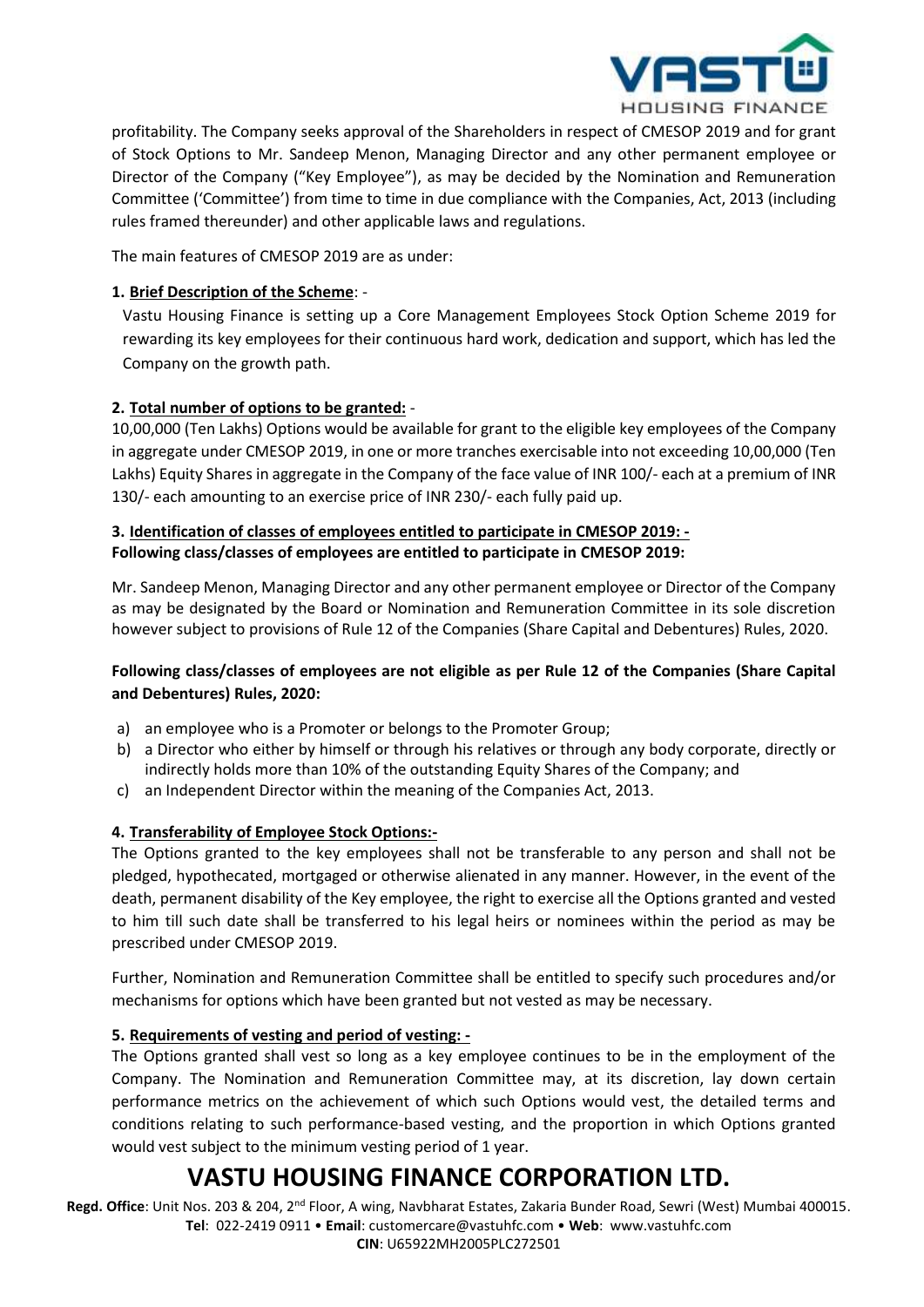

## **6. Maximum period within which the options shall be vested: -**

Options granted under CMESOP 2019 would vest subject to a maximum period of 4 years from the date of grant of such Options or date of joining as may be decided by the Nomination and Remuneration Committee.

### **7. The exercise price or the formula for arriving at the same: -**

The exercise price per Option shall not be less than the face value of Equity Shares and shall not exceed the market price of the Equity Shares of the Company as on date of grant of Option which may be decided by the Nomination and Remuneration Committee.

### **8. The appraisal process for determining the eligibility of key employees under CEMSOP 2019: -**

The appraisal process for determining the eligibility of the key employees will be decided by the Nomination and Remuneration Committee from time to time. The key employees would be granted Options under the CMESOP 2019 based on various parameters such as performance rating, period of service, rank or designation and such other parameters as may be decided by the Nomination and Remuneration Committee from time to time.

### **9. The exercise period and process of exercise: -**

The vested Options shall be allowed for exercise on and from the date of vesting. A key employee can exercise the options granted to him which are vested within the period as specified by the Nomination and Remuneration Committee, subject to the terms and conditions under the Scheme granting such options as approved.

The vested Option shall be exercisable by the key employees by a written application to the Company expressing his/ her desire to exercise such Options in such manner and on such format as may be prescribed by the Nomination and Remuneration Committee from time to time.

The Options may lapse if not exercised within the specified exercise period as may be decided by the Nomination and Remuneration Committee and as per provisions of the Companies Act, 2013.

## **10. The Lock-in period, if any:-**

The Lock-in period for options granted shall be as per CMESOP-2019 or as may be decided by the Nomination and Remuneration Committee of the Board.

#### **11. The maximum number of options to be granted per employee and in aggregate: -**

The number of options that may be granted to any key employee), in any financial year and in aggregate under the CMESOP 2019 shall be as per the provisions of applicable laws and shall not exceed 10,00,000.

## **12. Method of Valuation: -**

To calculate the employee compensation cost, the Company shall use the Fair Value method for valuation of the Option granted. The difference between the employee compensation cost so computed, and the employee compensation cost that shall have been recognized if it had used the fair value of the Options and the impact of this difference on profits and on EPS of the Company.

## **13. The time period within which the employee shall exercise the vested options in the event of a proposed termination of employment or resignation of employee: -**

A key employee can exercise the options granted to him which are vested within the period specified in this behalf, subject to the terms and conditions under the Scheme granting such options as approved by the Nomination and Remuneration Committee.

## **VASTU HOUSING FINANCE CORPORATION LTD.**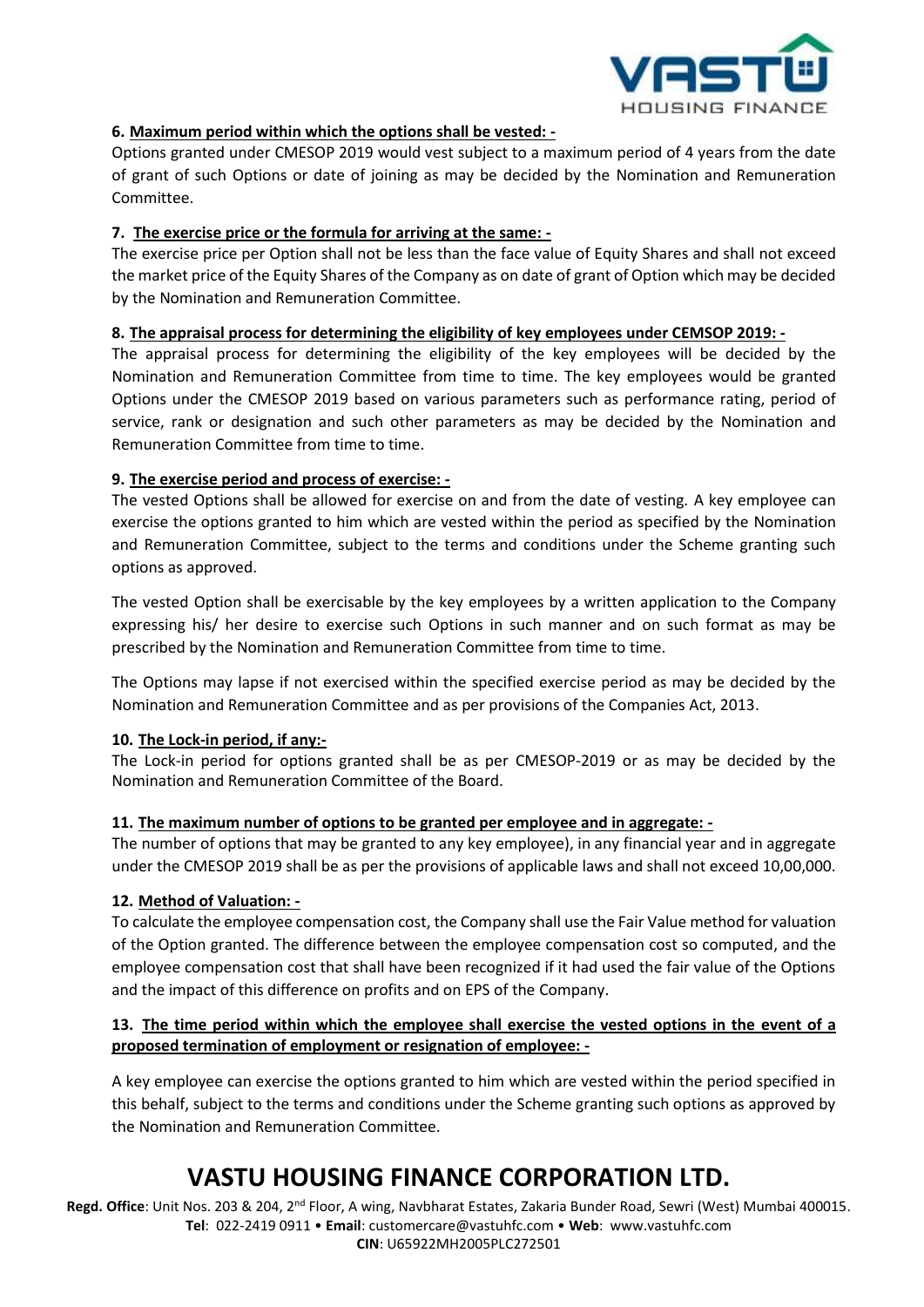

### **14. Accounting & Disclosure Policies: -**

The Company shall follow the 'Guidance Note on Accounting for Employee Share-based Payments' and/or any relevant Accounting Standards as may be prescribed by the Institute of Chartered Accountants of India from time to time, including the disclosure requirements prescribed therein.

### **15. General Clause:-**

Further terms, details and procedures of CMESOP 2019 shall be as per the CMESOP 2019 Document.

The Nomination and Remuneration Committee may at any time as the case may be at its discretion change the terms and conditions of the CMESOP 2019. This change, however, will not be to the detriment of the Option Grantee.

In terms of provisions of Section 62(1)(b) and all other applicable provisions, if any, of the Companies Act, 2013 consent of the Shareholders is being sought by way of a Special Resolution set out at Item No. 5 of this Notice.

Except for Mr. Sandeep Menon and his relatives, none of the other Directors and Key Managerial Personnel of the Company or their relatives are concerned or interested, financial or otherwise, in the resolution set out in Item No 6.

Your Directors recommend the resolution proposed at Item No. 6 of this Notice for your approval.

## **Item No. 7 - Approval for grant of options under Employee Stock Option Plan 2018 to the employees of Vastu Finserve India Private Limited, wholly owned subsidiary**

\_\_\_\_\_\_\_\_\_\_\_\_\_\_\_\_\_\_\_\_\_\_\_\_\_\_\_\_\_\_\_\_\_\_\_\_\_\_\_\_\_\_\_\_\_\_\_\_\_\_\_\_\_\_\_\_\_\_\_\_\_\_\_\_\_\_\_\_\_\_\_\_\_\_\_\_\_\_\_\_\_\_\_\_\_

Stock options are an effective instrument to align interests of employees with those of a company and provide an opportunity to employees to participate in the growth of the Company, besides creating long term wealth in their hands.

The Company believes in rewarding its employees for their continuous hard work, dedication and support, which has led the Company on the growth path. To this effect, the Company proposes to implement an Employee Stock Option Plan. The main objective of the Plan is to give employees, who are performing well, a certain minimum opportunity to gain from the Company's performance thereby acting as a retention tool and to attract the best talent available in the market.

The Board has nominated the Nomination and Remuneration Committee for the administration and superintendence of the Plan in accordance with the Companies Act 2013 and the rules made thereunder.

The Nomination and Remuneration Committee ("NRC") of the Company at its meeting held on 29<sup>th</sup> April , 2020 approved modification of the "Employee Stock Option Plan 2018 - Scheme 1 (ESOP 2018 - Scheme 1) for the benefit of the present and future employees of the Company including its subsidiary companies, subject to the approval of the members by a special resolution.

Approval of the members is being sought for the issue of Stock Options to the Employees of Vastu Finserve India Private Limited, a wholly owned subsidiary ("Finserve") as may be determined by the Nomination and Remuneration Committee of the Company.

## **VASTU HOUSING FINANCE CORPORATION LTD.**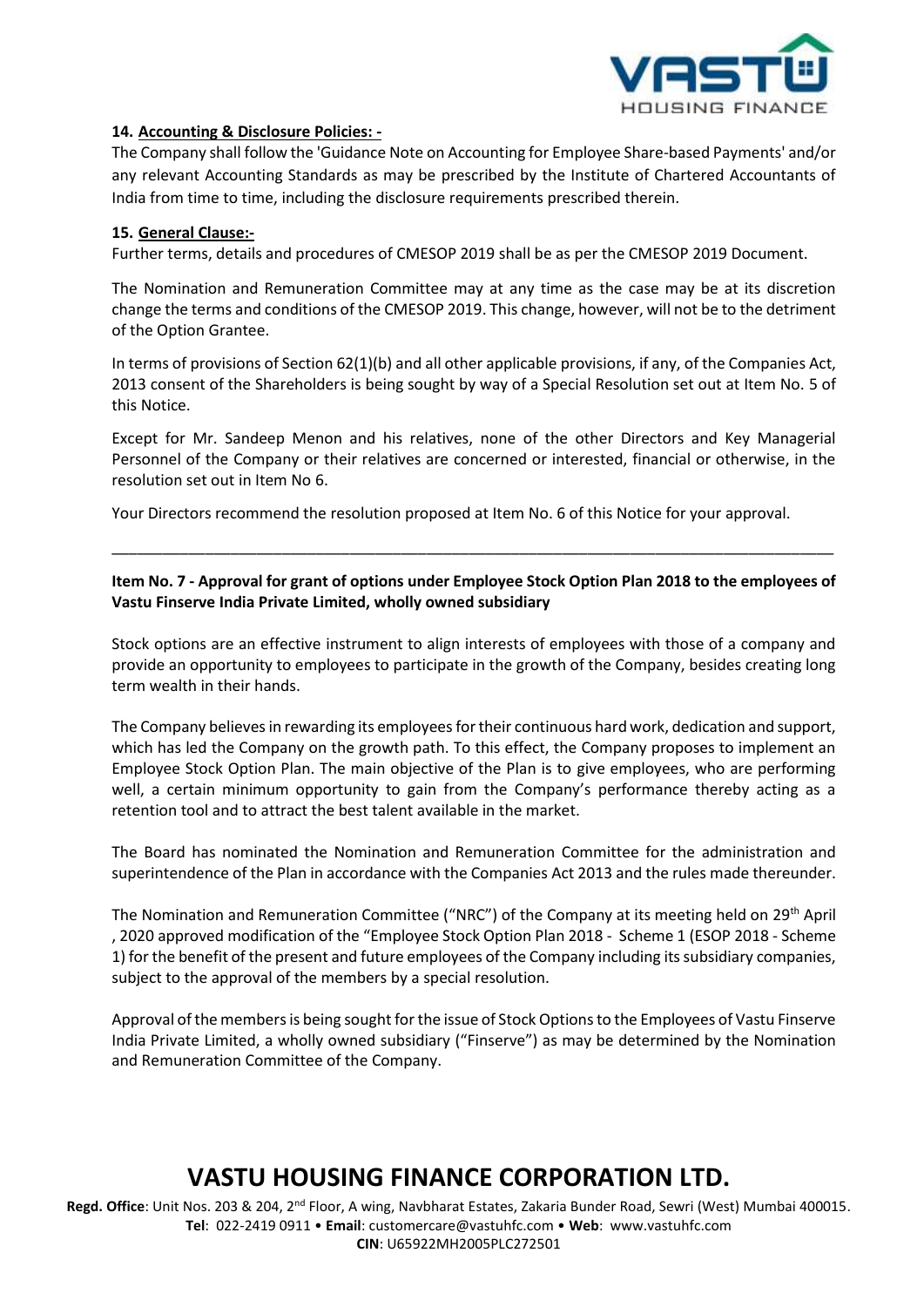

The disclosures as required are as follows:

## **1. Brief Description of the Scheme**: -

Vastu Housing Finance Employees Stock Option Scheme 2018 – Scheme 1

## **2. Total number of options to be granted:** -

18,500 (Eighteen Thousand Five Hundred) Options would be available for grant to the eligible employees of Finserve in aggregate under ESOP 2018 – Scheme 1, in one or more tranches exercisable into Equity Shares in aggregate in the Company of the face value of INR 100/- each fully paid up.

## **3. Identification of classes of employees entitled to participate in ESOP 2018 – Scheme 1:- Following class/classes of employees are entitled to participate in ESOP 2018 – Scheme 1:**

- a) Permanent employees of the Company working with the Company or on deputation with any other Company in India or out of India; and
- b) Directors of the Company, whether a whole-time director or not but excluding an independent director; or
- c) an employee of a subsidiary, in India or outside India, or of a holding company of the company

## **Following class/classes of employees are not eligible as per Rule 12 of the Companies (Share Capital and Debentures) Rules, 2020:**

- a) an employee who is a Promoter or belongs to the Promoter Group;
- b) a Director who either by himself or through his relatives or through any body corporate, directly or indirectly holds more than 10% of the outstanding Equity Shares of the Company; and
- c) an Independent Director within the meaning of the Companies Act, 2013.

## **4. Transferability of Employee Stock Options:-**

The Options granted to the eligible employees shall not be transferable to any person and shall not be pledged, hypothecated, mortgaged or otherwise alienated in any manner. However, in the event of the death, permanent disability of the eligible employee, the right to exercise all the Options granted and vested to him till such date shall be transferred to his legal heirs or nominees within the period as may be prescribed under ESOP 2018 – Scheme 1.

Further, Nomination and Remuneration Committee shall be entitled to specify such procedures and/or mechanisms for options which have been granted but not vested as may be necessary.

## **5. Requirements of vesting and period of vesting: -**

The Options granted shall vest so long as an eligible employee continues to be in the employment of the Finserve. The Nomination and Remuneration Committee may, at its discretion, lay down certain performance metrics on the achievement of which such Options would vest, the detailed terms and conditions relating to such performance-based vesting, and the proportion in which Options granted would vest subject to the minimum vesting period of 1 year.

#### **6. Maximum period within which the options shall be vested: -**

Options granted under ESOP 2018 – Scheme 1 would vest subject to a maximum period of 5 years from the date of grant of such Options or date of joining as may be decided by the Nomination and Remuneration Committee.

## **VASTU HOUSING FINANCE CORPORATION LTD.**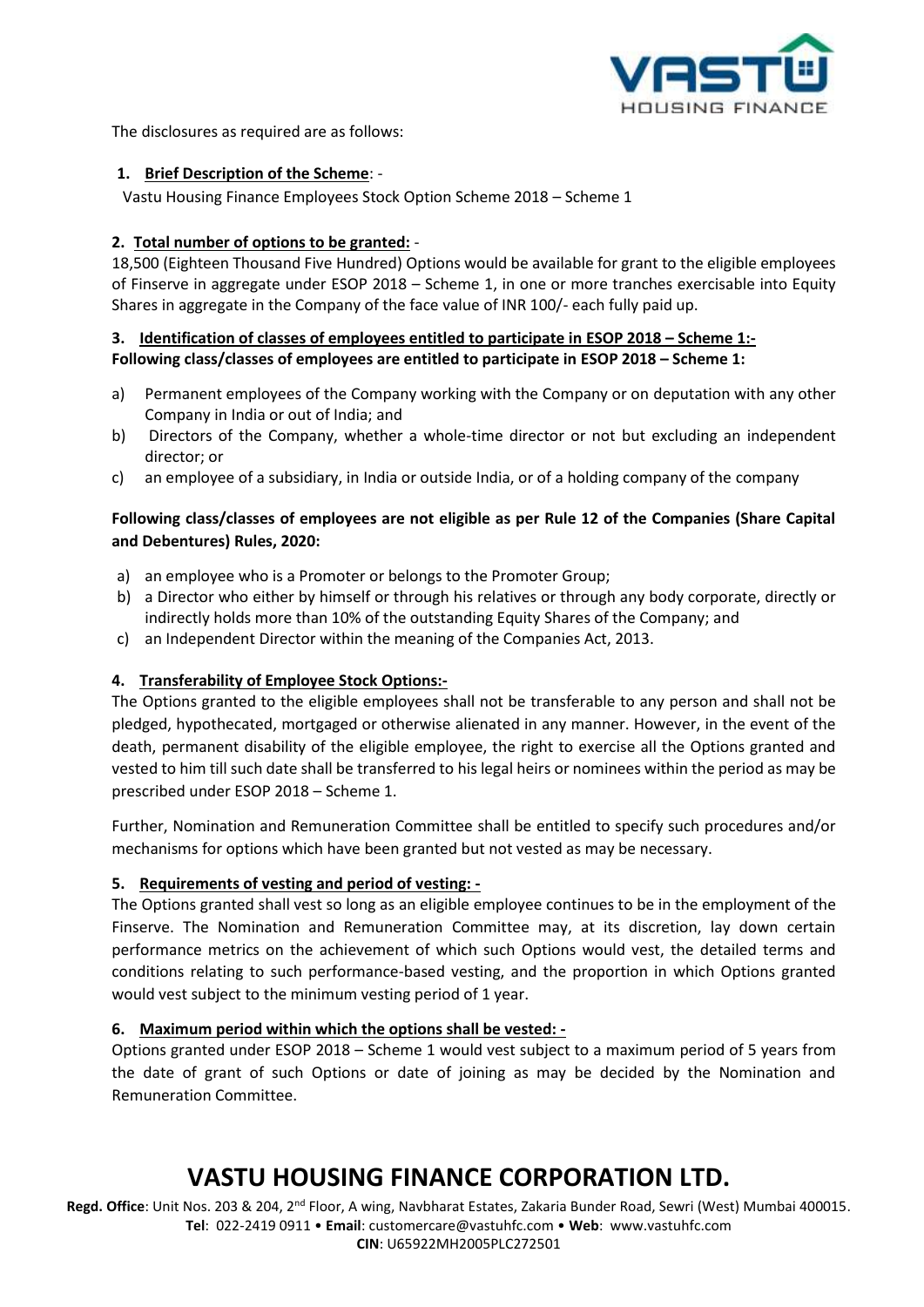

## **7. The exercise price or the formula for arriving at the same: -**

The exercise price per Option shall not be less than the face value of Equity Shares and shall not exceed the market price of the Equity Shares of the Company as on date of grant of Option which may be decided by the Nomination and Remuneration Committee.

## **8. The appraisal process for determining the eligibility of employees under ESOP 2018 – Scheme 1:-**

The appraisal process for determining the eligibility of the employees will be decided by the Nomination and Remuneration Committee from time to time. The eligible employees would be granted Options under the ESOP 2018 – Scheme 1 based on various parameters such as performance rating, period of service, rank or designation and such other parameters as may be decided by the Nomination and Remuneration Committee from time to time.

## **9. The exercise period and process of exercise: -**

The vested Options shall be allowed for exercise on and from the date of vesting. An eligible employee can exercise the options granted to him which are vested within the period as specified by the Nomination and Remuneration Committee, subject to the terms and conditions under the Scheme granting such options as approved.

The vested Option shall be exercisable by the eligible employees by a written application to the Company expressing his/ her desire to exercise such Options in such manner and on such format as may be prescribed by the Nomination and Remuneration Committee from time to time.

The Options may lapse if not exercised within the specified exercise period as may be decided by the Nomination and Remuneration Committee and as per provisions of the Companies Act, 2013.

### **10. The Lock-in period, if any:-**

The Lock-in period for options granted shall be as per ESOP 2018- Scheme 1 or as may be decided by the Nomination and Remuneration Committee.

#### **11. The maximum number of options to be granted per employee and in aggregate: -**

the number of options that may be granted to any eligible employee, in any financial year and in aggregate under the ESOP 2018- Scheme 1 shall be as per the provisions of applicable laws and shall not exceed 18,500.

#### **12. Method of Valuation: -**

To calculate the employee compensation cost, the Company shall use the Intrinsic Value method for valuation of the Option granted. The difference between the employee compensation cost so computed, and the employee compensation cost that shall have been recognized if it had used the fair value of the Options and the impact of this difference on profits and on EPS of the Company.

## **13. The time period within which the employee shall exercise the vested options in the event of a proposed termination of employment or resignation of employee: -**

An employee can exercise the options granted to him which are vested within the period specified in this behalf, subject to the terms and conditions under the Scheme granting such options as approved by the Nomination and Remuneration Committee.

## **14. Accounting & Disclosure Policies: -**

The Company shall follow the 'Guidance Note on Accounting for Employee Share-based Payments' and/or any relevant Accounting Standards as may be prescribed by the Institute of Chartered Accountants of India from time to time, including the disclosure requirements prescribed therein.

# **VASTU HOUSING FINANCE CORPORATION LTD.**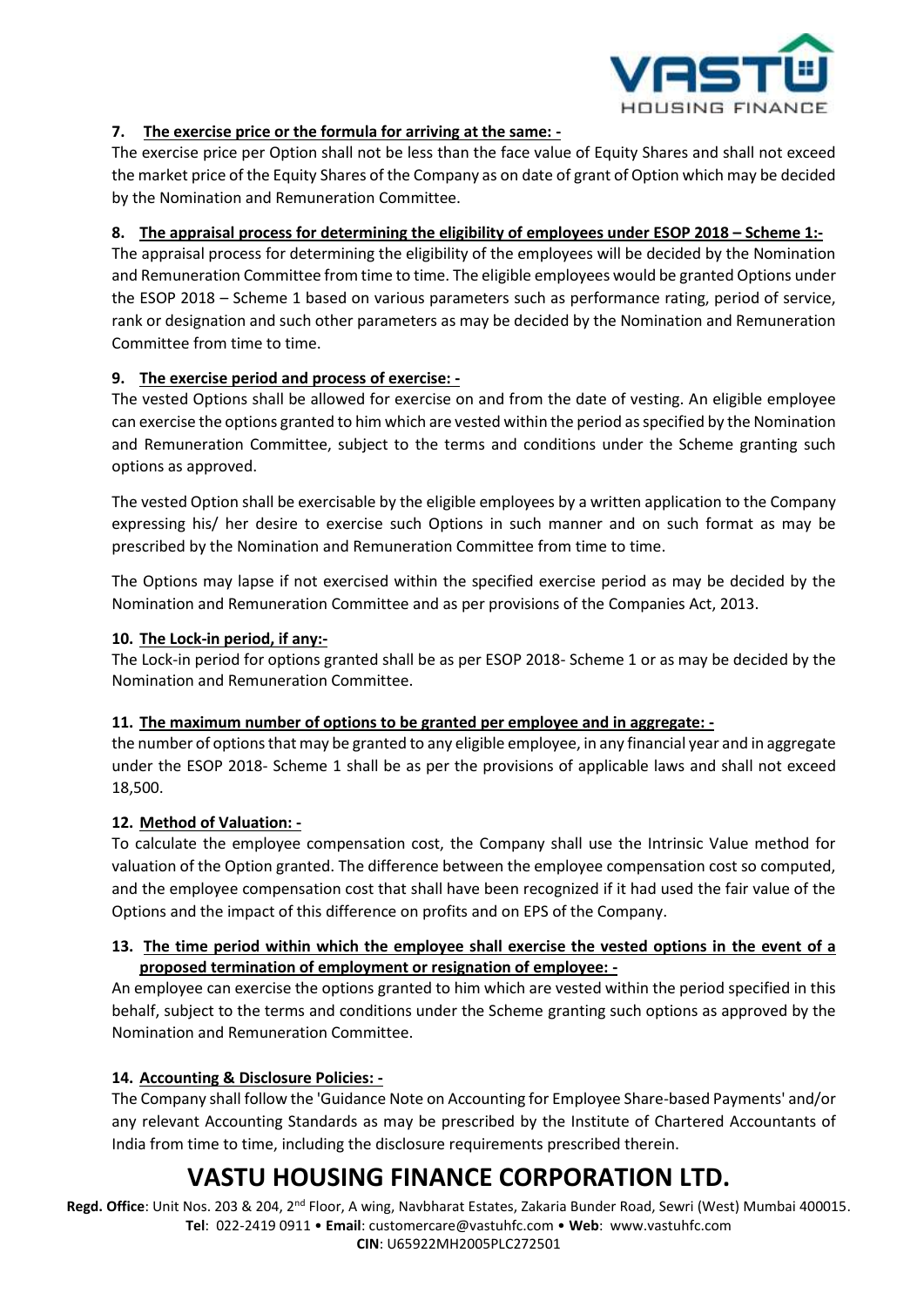

#### **15. General Clause:-**

Further terms, details and procedures of ESOP 2018 - Scheme 1 shall be as per the ESOP 2018- Scheme 1 Document.

The Nomination and Remuneration Committee may at any time as the case may be at its discretion change the terms and conditions of the ESOP 2018- Scheme 1. This change, however, will not be to the detriment of the Option Grantee.

In terms of provisions of Section 62(1)(b) and all other applicable provisions, if any, of the Companies Act, 2013 consent of the Shareholders is being sought by way of a Special Resolution set out at Item No. 6 of this Notice.

None of the Directors and Key Managerial Personnel of the Company or their relatives are concerned or interested, financial or otherwise, in the resolution set out in Item No 7.

Your Directors recommend the resolution proposed at Item No. 7 of this Notice for your approval.

### **Item No. 8 - Approval for Private Placement of Non-convertible Debentures and/or other Debt securities**

\_\_\_\_\_\_\_\_\_\_\_\_\_\_\_\_\_\_\_\_\_\_\_\_\_\_\_\_\_\_\_\_\_\_\_\_\_\_\_\_\_\_\_\_\_\_\_\_\_\_\_\_\_\_\_\_\_\_\_\_\_\_\_\_\_\_\_\_\_\_\_\_\_\_\_\_\_\_\_\_\_\_\_\_

In order to provide the necessary flexibility of structuring the borrowings of the Company, it is proposed to borrow and raise by the issue of Unsecured / Secured Non-Convertible Debentures / Bonds ("Debt Instruments") on private placement basis, as may be appropriate and as specified in the approvals, from both Indian and International markets, up to an amount not exceeding INR 2,500 Crores under Sections 42 and 71 read with section 179 of the Companies Act, 2013. Such issue shall be subject to overall borrowing limits of INR 2,500 Crores as approved by members at their Annual General Meeting held on 9<sup>th</sup> August, 2019, and will be issued in terms of the provisions of the Companies Act, 2013, Articles of Association of the Company, Securities and Exchange Board of India (Listing Obligations and Disclosure Requirements) Regulation, 2015 and Securities and Exchange Board of India (Issue and Listing of Debt Securities) Regulations, 2008, as amended from time to time and other applicable laws, if any.

Based on the recommendation made by the Board at their meeting held on 29<sup>th</sup> April, 2020 and pursuant to Sections 42 and 71 of the Companies Act, 2013 read with Rule 14 of the Companies (Prospectus and Allotment of Securities) Rules, 2014, as amended from time to time, a Company offering or making an invitation to subscribe to Debt Instruments on a private placement basis is required to obtain prior approval of the members by way of a Special Resolution. For Debt Instruments, it shall be sufficient if the Company passes an omnibus Special Resolution only once in a year for all the offers or invitation for such Debt Instruments during the year. Thus, such approval by way of a special resolution shall be valid for a period of one year starting from the date of the special resolution for all offers and invitations for such Debt Instruments to be made during the year. Accordingly, it is proposed to raise funds through Private Placement of Debt Instruments in one or more tranches during the period of one year from the date of passing a resolution in this Annual General Meeting. Such Debt Instruments shall be issued to such person or persons, who may or may not be the members of the Company, as the Board or any duly constituted committee of the Board or such other authority as may be approved by the Members / Board, may think fit and proper.

The resolution contained in Item no. 8 of the accompanying notice, accordingly, seeks members' approval by way of a Special Resolution for raising funds through Private Placement of Debt Instruments in one or more tranches during a period of one year as aforesaid and authorizing the Board of Directors (or any duly constituted committee of the Board or such other authority as may be approved by the Board) of

## **VASTU HOUSING FINANCE CORPORATION LTD.**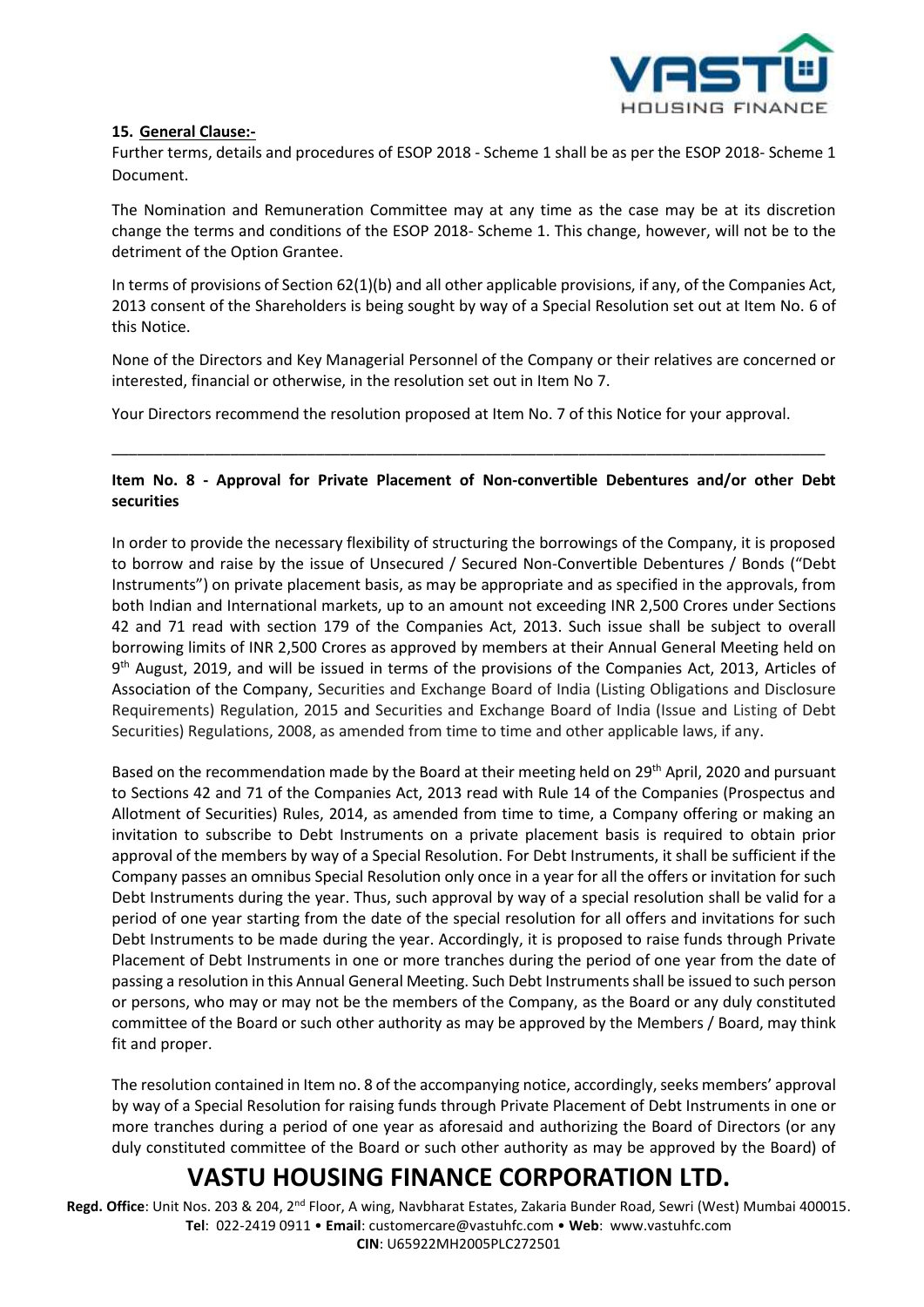

the Company to complete all the formalities in connection with the issue and allotment of Debt Instruments.

None of the Directors, Key Managerial Personnel of Company or their relatives are, concerned or interested (financial or otherwise) in the said resolution. The Board recommends the resolution as set out in Item No. 8 of the accompanying notice for the approval of the members of the Company as a Special Resolution.

\_\_\_\_\_\_\_\_\_\_\_\_\_\_\_\_\_\_\_\_\_\_\_\_\_\_\_\_\_\_\_\_\_\_\_\_\_\_\_\_\_\_\_\_\_\_\_\_\_\_\_\_\_\_\_\_\_\_\_\_\_\_\_\_\_\_\_\_\_\_\_\_\_\_\_\_\_\_\_\_\_\_\_\_\_

#### **Item No. 9 - Authority to make Investments under Section 186 of the Companies Act, 2013**

Based on the recommendation of the Board of Directors of the Company at their meeting held on 23<sup>rd</sup> July,2020, it is proposed to obtain approval of members by way of a Special Resolution for making investment(s) by way of subscription, purchase or otherwise, in securities of Vastu Finserve India Private Limited, the wholly owned subsidiary of the Company or of any other body corporate; from time to time in one or more tranches, upto an aggregate amount not exceeding INR 5,00,00,00,000/- (Indian Rupees Five Hundred Crores only) outstanding at any time notwithstanding that outstanding investments are within the limits prescribed under Section 186 of the Companies Act, 2013.

None of the Directors, Key Managerial Personnel of Company or their relatives are, concerned or interested (financial or otherwise) in the said resolution.

The Board recommends the resolution as set out in Item No. 9 of the accompanying notice for the approval of the shareholders of the Company as a Special Resolution.

> **By Order of the Board**  *for* **Vastu Housing Finance Corporation Limited**

**Place:** Mumbai **DIN: 02032154**

**Sd/- Sandeep Menon Date:** July 25, 2020

## **VASTU HOUSING FINANCE CORPORATION LTD.**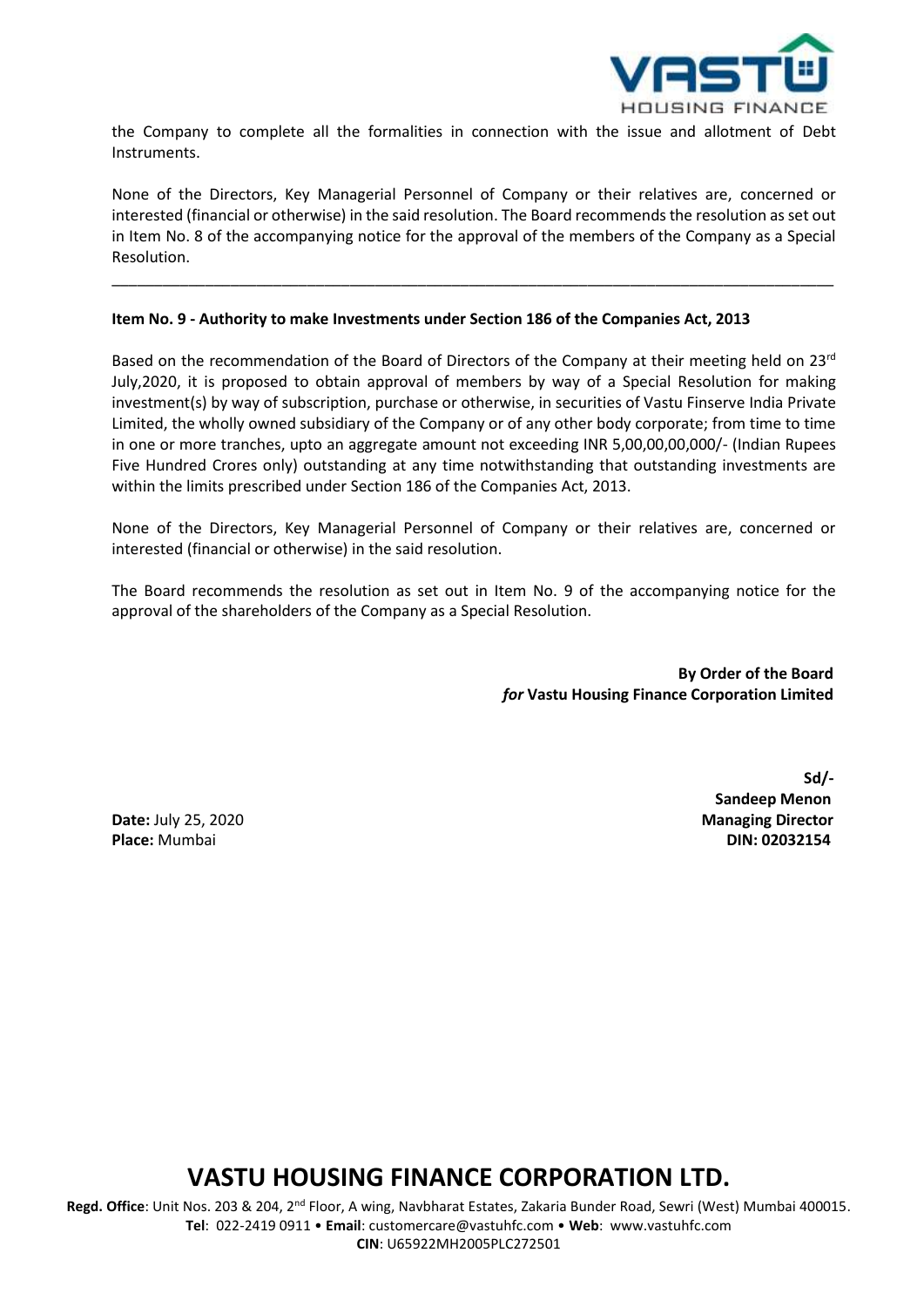

**Brief profile of Directors seeking appointment/re-appointment at the Annual General Meeting scheduled to be held on Tuesday, 28 th July, 2020**

| <b>Name of Director</b>            | <b>Ms. Renuka Ramnath</b>                                                                                                                                                                                                                                                                                                                                                                                                                                                                                                                                                                                                                                                                                                                                                                                                                                                                                                                                                                                                                                                                                                                                                                | Mr. Rajasekhara Reddy                                                                                                                                                                                                                                                                                                                                                                                                                                                                                                                                                                                                                                                                                                                                                                                                                                                                                                                                                                |
|------------------------------------|------------------------------------------------------------------------------------------------------------------------------------------------------------------------------------------------------------------------------------------------------------------------------------------------------------------------------------------------------------------------------------------------------------------------------------------------------------------------------------------------------------------------------------------------------------------------------------------------------------------------------------------------------------------------------------------------------------------------------------------------------------------------------------------------------------------------------------------------------------------------------------------------------------------------------------------------------------------------------------------------------------------------------------------------------------------------------------------------------------------------------------------------------------------------------------------|--------------------------------------------------------------------------------------------------------------------------------------------------------------------------------------------------------------------------------------------------------------------------------------------------------------------------------------------------------------------------------------------------------------------------------------------------------------------------------------------------------------------------------------------------------------------------------------------------------------------------------------------------------------------------------------------------------------------------------------------------------------------------------------------------------------------------------------------------------------------------------------------------------------------------------------------------------------------------------------|
| <b>DIN</b>                         | 00147182                                                                                                                                                                                                                                                                                                                                                                                                                                                                                                                                                                                                                                                                                                                                                                                                                                                                                                                                                                                                                                                                                                                                                                                 | 02339668                                                                                                                                                                                                                                                                                                                                                                                                                                                                                                                                                                                                                                                                                                                                                                                                                                                                                                                                                                             |
| <b>Designation</b>                 | Chairperson<br>and<br>Non-Executive<br>Nominee Director                                                                                                                                                                                                                                                                                                                                                                                                                                                                                                                                                                                                                                                                                                                                                                                                                                                                                                                                                                                                                                                                                                                                  | Appointed as an Additional Director<br>In the capacity of Independent<br>Director, subject to members'<br>approval                                                                                                                                                                                                                                                                                                                                                                                                                                                                                                                                                                                                                                                                                                                                                                                                                                                                   |
| Date of Birth (Age)                | 14 <sup>th</sup> September, 1961 (58 Years)                                                                                                                                                                                                                                                                                                                                                                                                                                                                                                                                                                                                                                                                                                                                                                                                                                                                                                                                                                                                                                                                                                                                              | 15 <sup>th</sup> August, 1950 (69 Years)                                                                                                                                                                                                                                                                                                                                                                                                                                                                                                                                                                                                                                                                                                                                                                                                                                                                                                                                             |
| <b>of</b><br>the<br>Date<br>first  | 21 <sup>st</sup> July, 2017                                                                                                                                                                                                                                                                                                                                                                                                                                                                                                                                                                                                                                                                                                                                                                                                                                                                                                                                                                                                                                                                                                                                                              | 29 <sup>th</sup> April, 2020                                                                                                                                                                                                                                                                                                                                                                                                                                                                                                                                                                                                                                                                                                                                                                                                                                                                                                                                                         |
| appointment on the<br><b>Board</b> |                                                                                                                                                                                                                                                                                                                                                                                                                                                                                                                                                                                                                                                                                                                                                                                                                                                                                                                                                                                                                                                                                                                                                                                          |                                                                                                                                                                                                                                                                                                                                                                                                                                                                                                                                                                                                                                                                                                                                                                                                                                                                                                                                                                                      |
| <b>Qualifications</b>              | Bachelor of Engineering from VJTI,<br>University of Mumbai and an MBA<br>from the University of Mumbai.                                                                                                                                                                                                                                                                                                                                                                                                                                                                                                                                                                                                                                                                                                                                                                                                                                                                                                                                                                                                                                                                                  | Masters' degree in science from the<br>University of Agricultural Sciences.                                                                                                                                                                                                                                                                                                                                                                                                                                                                                                                                                                                                                                                                                                                                                                                                                                                                                                          |
|                                    | AMP from the Harvard Business<br>School.                                                                                                                                                                                                                                                                                                                                                                                                                                                                                                                                                                                                                                                                                                                                                                                                                                                                                                                                                                                                                                                                                                                                                 | Certified Associate of the Indian<br><b>Institute of Bankers</b>                                                                                                                                                                                                                                                                                                                                                                                                                                                                                                                                                                                                                                                                                                                                                                                                                                                                                                                     |
| <b>Experience</b>                  | Ms. Renuka Ramnath has spent over<br>two and a half decades in the Indian<br>financial sector across private equity,<br>investment banking and structured<br>finance. As one of the early private<br>equity investors in India, she played a<br>pivotal role in shaping the market<br>both in terms of leading pioneering<br>investments such as buy-outs as well<br>as penning new pockets of capital for<br>investment in Indian private equity. In<br>her last role as the MD & CEO of ICICI<br>Venture for close to a decade, she has<br>contributed in many ways to the<br>evolution of that firm to one of the<br>largest private equity funds in India.<br>She brings on Board her deep<br>experience of raising, investing and<br>returning third party capital across<br>several economic cycles. She looks to<br>build Multiples as a platform to<br>channelise<br>long-term<br>capital,<br>to<br>create valuable enterprises<br>and<br>successful entrepreneurs. She draws<br>motivation from the<br>fact that<br>supporting entrepreneurs to build<br>sustainable<br>businesses<br>has<br>the<br>potential to generate employment, to<br>create ripple effects in the Indian | Mr. Reddy has over 35 years of<br>experience in the Banking sector<br>with<br>28<br>in<br>front-line<br>years<br>assignments, a challenge by design<br>& preferred by personal choice.<br>He worked on several committees<br>of RBI and Indian Banks Association.<br>He is presently on the boards of<br>several companies and also advises<br>many companies on finance and<br>management.<br>He has varied exposure in Rural and<br>Medium<br>Small<br>&<br>enterprises<br>NRJ business, Foreign<br>Lending,<br>Exchange<br>Cross-country<br>and<br>products. He is a Strong man-<br>manager, and team builder with a<br>firm belief that the leader should be<br>a role model and his actions should<br>always be transparent, consistent<br>and predictable.<br>He was a Chairman and Managing<br>Director of Andhra Bank from<br>August 2008 to August 2010. He also<br>held the position of Chief executive,<br>Bank of India, New York from<br>February 2002 to July 2005 and |

## **VASTU HOUSING FINANCE CORPORATION LTD.**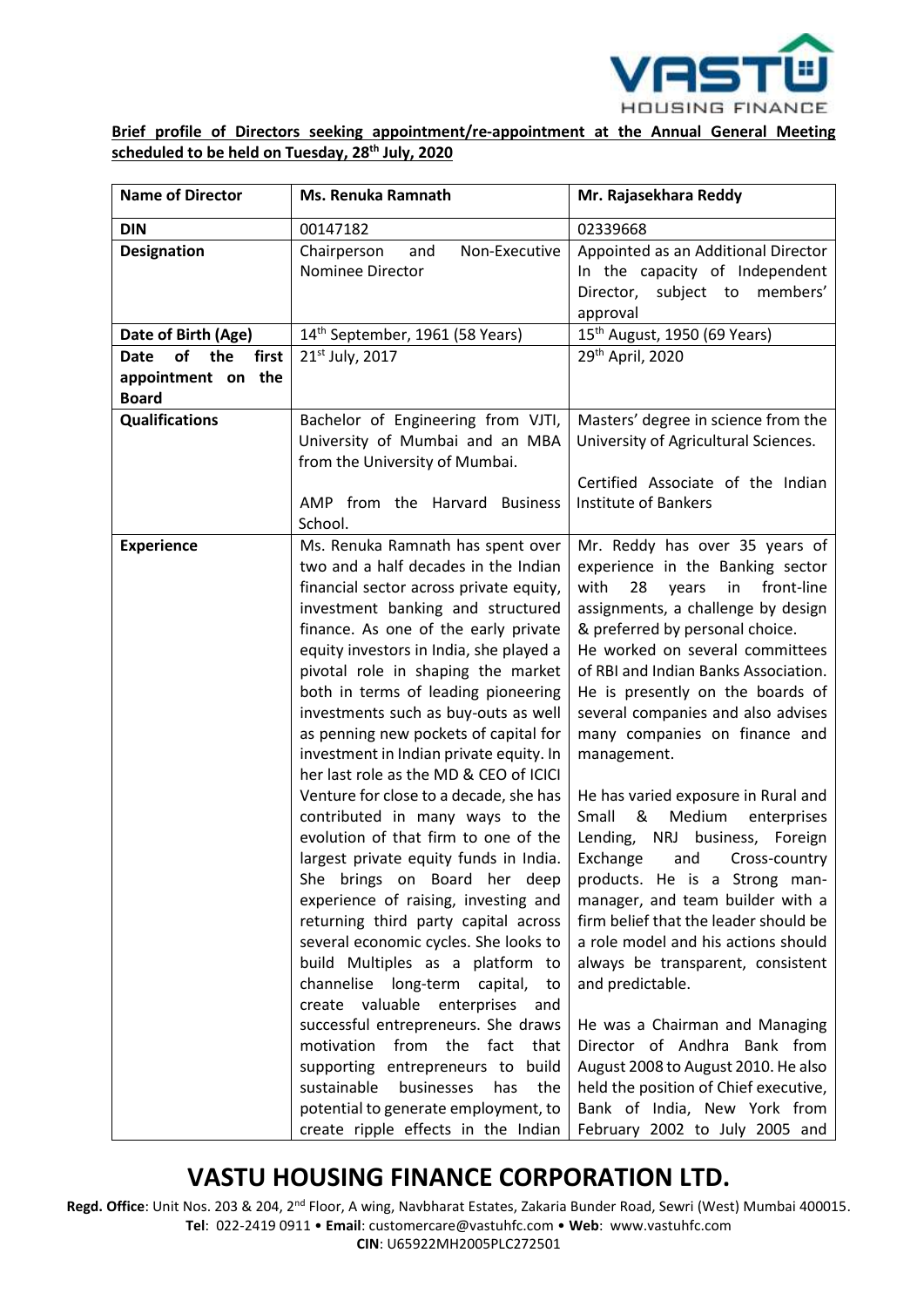

|                                           | economy and to facilitate the greater                         | Senior General Manager, Bank of                              |
|-------------------------------------------|---------------------------------------------------------------|--------------------------------------------------------------|
|                                           | process of nation-building.                                   | India from August 2005 to April                              |
|                                           | Nil                                                           | 2006.<br>Nil                                                 |
| Shareholding in the<br>Company as on date |                                                               |                                                              |
| Number of meeting of                      | attended:                                                     |                                                              |
| the Board attended                        | Board<br>Meetings<br>4<br>(including one meeting attended     | Board Meetings attended: 0<br>Board Meetings held during his |
| during the FY 2019-20/                    | through Telecom)                                              | tenure: 0                                                    |
| Number of meetings                        | Board Meetings held during her                                |                                                              |
| held during the tenure                    | tenure: 4                                                     |                                                              |
| of Director                               |                                                               |                                                              |
| Directorships held in                     | <b>Arvind Limited</b><br>1.                                   | Centrum Capital Limited<br>1.                                |
| other Companies as on                     | <b>Tata Communications Limited</b><br>2.                      | <b>Hetero Labs Limited</b><br>2.                             |
| date                                      | <b>PVR Limited</b><br>3.                                      | 3.<br><b>Bliss City Home Private Limited</b>                 |
|                                           | <b>Encube Ethicals Private Limited</b><br>4.                  | <b>GVPR Engineers Limited</b><br>4.                          |
|                                           | 5.<br>Shri<br>Nath<br>G<br>Corporate                          | Andhra<br>Pradesh<br>Urban<br>5.                             |
|                                           | Private<br>Management Services                                | Infrastructure<br>Asset                                      |
|                                           | Limited                                                       | Management Limited                                           |
|                                           | Multiples Equity Fund Trustee<br>6.<br><b>Private Limited</b> | Vikram Hospital (Bengaluru)<br>6.<br>Private limited         |
|                                           | 7. PeopleStrong<br>Technologies                               |                                                              |
|                                           | <b>Private Limited</b>                                        |                                                              |
|                                           | <b>Multiples</b><br>Alternate<br>Asset<br>8.                  |                                                              |
|                                           | Management Private Limited                                    |                                                              |
|                                           | 9. Multiples ARC Private Limited                              |                                                              |
|                                           | (under the process of strike off)                             |                                                              |
|                                           | 10. Vikram<br>Hospital<br>(Bengaluru)                         |                                                              |
|                                           | <b>Private Limited</b>                                        |                                                              |
|                                           | 11. TV18 Broadcast Limited                                    |                                                              |
|                                           | 12. Multiples Asset Management IFSC                           |                                                              |
|                                           | <b>Private Limited</b>                                        |                                                              |
|                                           | 13. IVC Association                                           |                                                              |
|                                           | 14. Multiples Good Faith Foundation                           |                                                              |
| of $ 1.$<br><b>Particulars</b>            | <b>Multiples</b><br>Alternate<br>Asset                        | Vikram Hospital (Bengaluru)<br>1.                            |
| <b>Committee</b>                          | <b>Management Private Limited</b>                             | <b>Private Limited</b>                                       |
| Chairmanship/                             | Corporate Social Responsibility                               | Committee<br>Audit                                           |
| Membership held in<br>other Companies     | Committee, Chairperson<br><b>Arvind Limited</b><br>2.         | Chairman<br><b>GVPR Engineers Limited</b><br>2.              |
|                                           | Nomination and Remuneration                                   | Audit<br>Committee,                                          |
|                                           | Committee, Member                                             | Chairman                                                     |
|                                           | <b>PVR Limited</b><br>З.                                      | Nomination<br>&                                              |
|                                           | Nomination<br>and<br>Remuneration                             | Remuneration Committee,                                      |
|                                           | Committee - Member                                            | Chairman                                                     |
|                                           | <b>Tata Communications Limited</b><br>4.                      | Corporate<br>Social                                          |
|                                           | Audit Committee, Chairperson                                  | Responsibility Committee,                                    |
|                                           | Nomination and Remuneration                                   | Chairman                                                     |
|                                           | Committee, Member                                             | <b>Centrum Capital Limited</b><br>3.                         |
|                                           |                                                               | Audit<br>Committee,                                          |
|                                           |                                                               | Chairman                                                     |

## **VASTU HOUSING FINANCE CORPORATION LTD.**